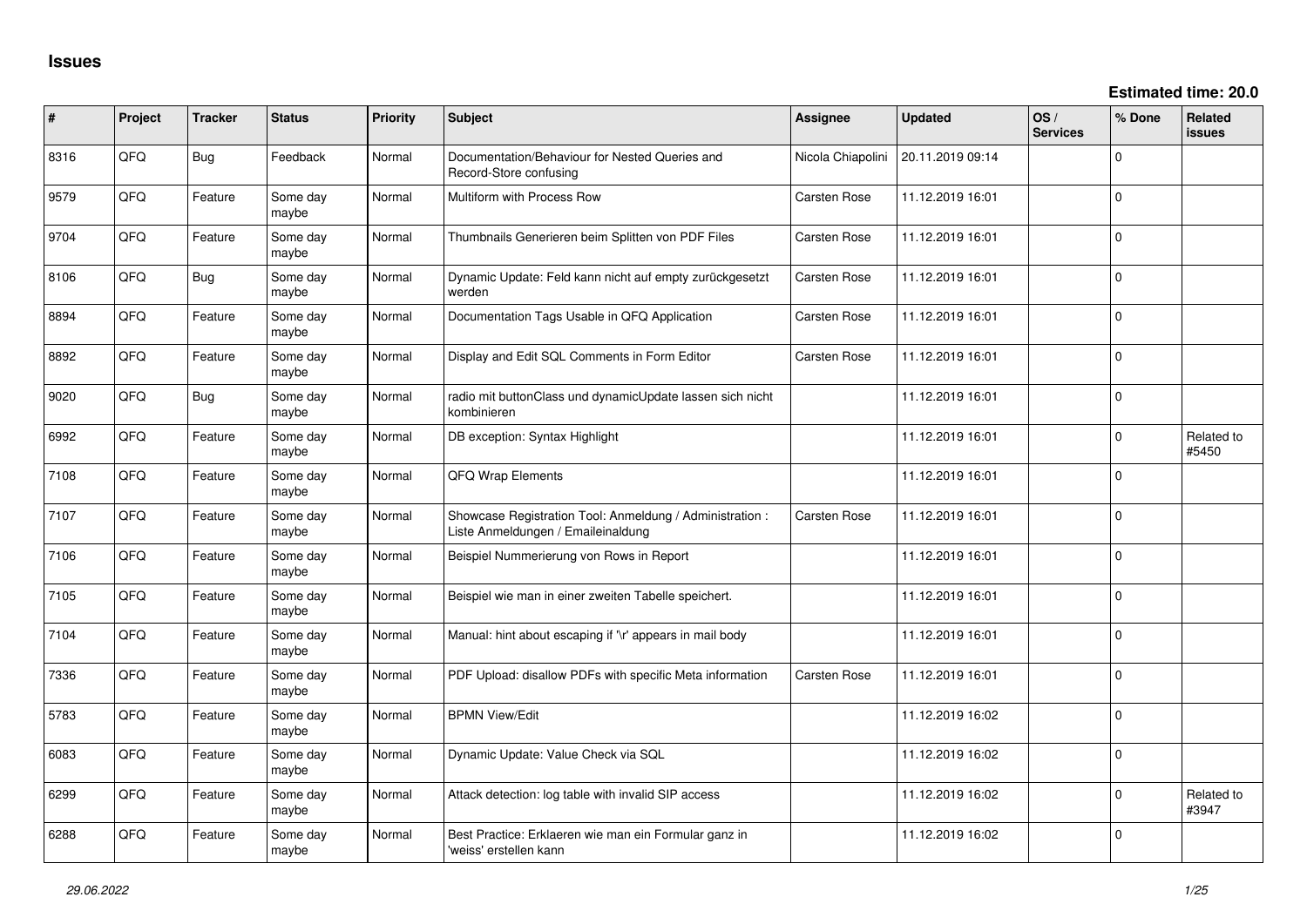| #    | Project | <b>Tracker</b> | <b>Status</b>     | <b>Priority</b> | <b>Subject</b>                                                                                                                | <b>Assignee</b>     | <b>Updated</b>   | OS/<br><b>Services</b> | % Done      | Related<br>issues   |
|------|---------|----------------|-------------------|-----------------|-------------------------------------------------------------------------------------------------------------------------------|---------------------|------------------|------------------------|-------------|---------------------|
| 6515 | QFQ     | Feature        | Some day<br>maybe | Normal          | Formular: Felder dynamisch ein/ausblenden                                                                                     |                     | 11.12.2019 16:02 |                        | $\Omega$    |                     |
| 6715 | QFQ     | Feature        | Some day<br>maybe | Normal          | Code-Refactoring: dbArray vereinheitlichen                                                                                    | Carsten Rose        | 11.12.2019 16:02 |                        | $\mathbf 0$ |                     |
| 4349 | QFQ     | Feature        | Some day<br>maybe | Normal          | link download: downloaded external URL to<br>deliver/concatenate - check mimetipe and handle it correctly                     | <b>Carsten Rose</b> | 11.12.2019 16:02 |                        | $\mathbf 0$ |                     |
| 4442 | QFQ     | Feature        | Some day<br>maybe | Normal          | Special Column Name: _link - new symbol G (Glyph) to<br>choose any available symbol                                           |                     | 11.12.2019 16:02 |                        | $\Omega$    |                     |
| 4441 | QFQ     | <b>Bug</b>     | Some day<br>maybe | Normal          | \$_SERVER Vars sollten nur aus dem Store genommen<br>werden - Code entsprechend anpassen.                                     |                     | 11.12.2019 16:02 |                        | $\Omega$    |                     |
| 4440 | QFQ     | Feature        | Some day<br>maybe | Normal          | Manual.rst: explain how to. expand PHP Session to 4h                                                                          |                     | 11.12.2019 16:02 |                        | $\mathbf 0$ |                     |
| 4420 | QFQ     | Feature        | Some day<br>maybe | Normal          | Client: Local Storage - store the changes of a form, local in<br>the browser.                                                 | Benjamin Baer       | 11.12.2019 16:02 |                        | $\Omega$    |                     |
| 4444 | QFQ     | Feature        | Some day<br>maybe | Normal          | FE.type=upload: detect mime type                                                                                              |                     | 11.12.2019 16:02 |                        | $\Omega$    | Related to<br>#4303 |
| 4839 | QFQ     | Feature        | Some day<br>maybe | Normal          | qfq-handle in <head> Abschnitt</head>                                                                                         | <b>Carsten Rose</b> | 11.12.2019 16:02 |                        | $\mathbf 0$ |                     |
| 4974 | QFQ     | Feature        | Some day<br>maybe | Normal          | Long polling - inform all listening clients of changes                                                                        |                     | 11.12.2019 16:02 |                        | $\mathbf 0$ |                     |
| 4956 | QFQ     | Feature        | Some day<br>maybe | Normal          | Sendmail: Benutzerdefinierte Headers                                                                                          | Carsten Rose        | 11.12.2019 16:02 |                        | $\Omega$    |                     |
| 5160 | QFQ     | Feature        | Some day<br>maybe | Normal          | QFQ collaborative / together.js, ShareJS, y-js, collaborative,                                                                |                     | 11.12.2019 16:02 |                        | $\mathbf 0$ |                     |
| 5129 | QFQ     | Feature        | Some day<br>maybe | Normal          | Reports: SQL fuer x Achse und y Achse                                                                                         |                     | 11.12.2019 16:02 |                        | $\mathbf 0$ |                     |
| 3291 | QFQ     | Feature        | Some day<br>maybe | Normal          | AutoCron websiteToken                                                                                                         | Carsten Rose        | 11.12.2019 16:02 |                        | $\Omega$    | Related to<br>#4250 |
| 3285 | QFQ     | Feature        | Some day<br>maybe | Normal          | Zeichenlimit pro Feld: textarea / editor                                                                                      | Carsten Rose        | 11.12.2019 16:02 |                        | $\Omega$    |                     |
| 3273 | QFQ     | Feature        | Some day<br>maybe | Low             | Dirty Flag in Form                                                                                                            | <b>Carsten Rose</b> | 11.12.2019 16:02 |                        | $\Omega$    |                     |
| 3385 | QFQ     | Feature        | Some day<br>maybe | Normal          | templateGroup: insert/update/delete non primary records                                                                       | Carsten Rose        | 11.12.2019 16:02 |                        | $\mathbf 0$ |                     |
| 3350 | QFQ     | Feature        | Some day<br>maybe | Normal          | FormEditor: Hilfetext hinter 'checktype'                                                                                      | Carsten Rose        | 11.12.2019 16:02 |                        | $\Omega$    |                     |
| 3349 | QFQ     | <b>Bug</b>     | Some day<br>maybe | Normal          | config.qfq.ini: a) vertraegt keine '=' im Value (z.B. Passwort),<br>b) Values sollten in ticks einschliessbar sein (spaces, ) | Carsten Rose        | 11.12.2019 16:02 |                        | $\mathbf 0$ |                     |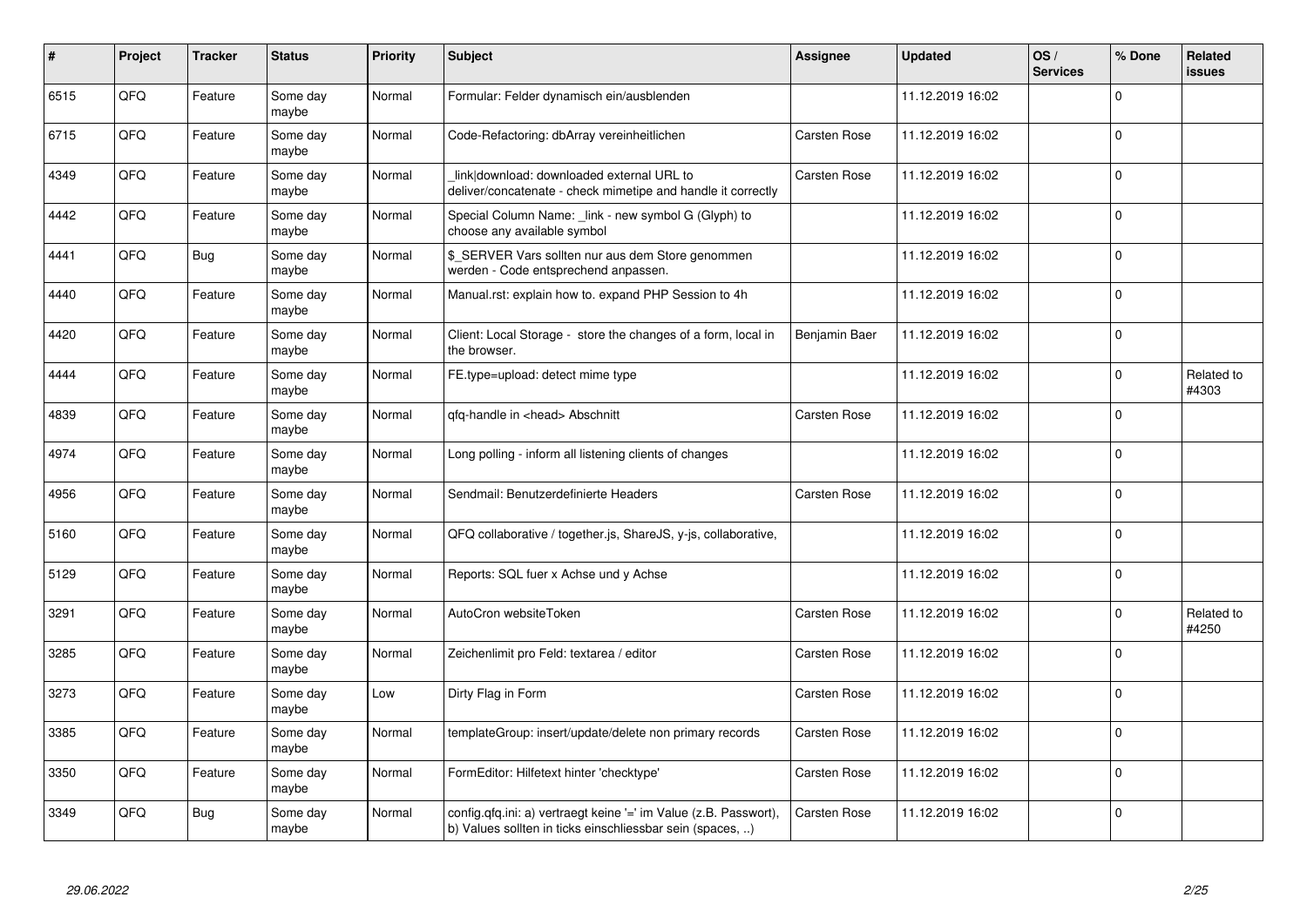| #    | Project | <b>Tracker</b> | <b>Status</b>     | <b>Priority</b> | <b>Subject</b>                                                                                                                               | Assignee            | <b>Updated</b>   | OS/<br><b>Services</b> | % Done       | Related<br><b>issues</b>                    |
|------|---------|----------------|-------------------|-----------------|----------------------------------------------------------------------------------------------------------------------------------------------|---------------------|------------------|------------------------|--------------|---------------------------------------------|
| 3332 | QFQ     | Feature        | Some day<br>maybe | Normal          | Uploads: Thumbnails, Details zum hochgeladenen File                                                                                          | Carsten Rose        | 11.12.2019 16:02 |                        | $\mathbf 0$  | Related to<br>#3264,<br>Related to<br>#5333 |
| 3331 | QFQ     | Feature        | Some day<br>maybe | Normal          | Default Tooltip fuer page? Links: mit Form und Record ID                                                                                     | <b>Carsten Rose</b> | 11.12.2019 16:02 |                        | $\Omega$     |                                             |
| 3495 | QFQ     | Feature        | Some day<br>maybe | Normal          | Predifined Parameter werden nicht in '+' (add new record)<br>SIP gerendert.                                                                  |                     | 11.12.2019 16:02 |                        | $\Omega$     |                                             |
| 3458 | QFQ     | Feature        | Some day<br>maybe | Normal          | Display 'Edit Form Element'-Checkbox on form: should<br>depend on FE Group                                                                   | <b>Carsten Rose</b> | 11.12.2019 16:02 |                        | $\Omega$     | Related to<br>#3447                         |
| 3457 | QFQ     | Feature        | Some day<br>maybe | Normal          | LDAP: concat multi values to one single entry                                                                                                | Carsten Rose        | 11.12.2019 16:02 |                        | $\mathbf{0}$ |                                             |
| 3415 | QFQ     | Feature        | Some day<br>maybe | Normal          | FE Login Box Templatefile                                                                                                                    | Benjamin Baer       | 11.12.2019 16:02 |                        | $\mathbf 0$  |                                             |
| 3402 | QFQ     | Feature        | Some day<br>maybe | Normal          | Syntax Highlighting via CodeMirror                                                                                                           | Carsten Rose        | 11.12.2019 16:02 |                        | 100          | Related to<br>#3207                         |
| 3567 | QFQ     | Feature        | Some day<br>maybe | Low             | 'Save', 'Close', 'New' als FormElement                                                                                                       |                     | 11.12.2019 16:02 |                        | $\mathbf 0$  |                                             |
| 3537 | QFQ     | Feature        | Some day<br>maybe | Low             | SHOW COLUMNS FROM tableName - Extend '{{!'<br>definition                                                                                     | <b>Carsten Rose</b> | 11.12.2019 16:02 |                        | $\Omega$     |                                             |
| 3617 | QFQ     | Feature        | Some day<br>maybe | Normal          | Load javascripts at bottom                                                                                                                   |                     | 11.12.2019 16:02 |                        | $\Omega$     |                                             |
| 3588 | QFQ     | <b>Bug</b>     | Some day<br>maybe | Normal          | templateGroup: versteckte Elemente werden weiterhin<br>gespeichert.                                                                          | Carsten Rose        | 11.12.2019 16:02 |                        | $\Omega$     |                                             |
| 3708 | QFQ     | Feature        | Some day<br>maybe | Normal          | Form: input - 'specialchars', 'none'  gewisse tags erlauben,<br>andere verbieten                                                             | <b>Carsten Rose</b> | 11.12.2019 16:02 |                        | 0            | Related to<br>#14320                        |
| 3692 | QFQ     | Feature        | Some day<br>maybe | Normal          | QFQ Webseite                                                                                                                                 | Benjamin Baer       | 11.12.2019 16:02 |                        | $\mathbf 0$  | Related to<br>#5033                         |
| 3682 | QFQ     | <b>Bug</b>     | Some day<br>maybe | Normal          | Dynamic update: Radio buttons                                                                                                                | Carsten Rose        | 11.12.2019 16:02 |                        | $\mathbf 0$  |                                             |
| 3677 | QFQ     | Feature        | Some day<br>maybe | Normal          | wkhtmitopdf: FE User access prohibited, if client IP changes<br>\$TYPO3_CONF_VARS[FE][lockIP]                                                | Carsten Rose        | 11.12.2019 16:02 |                        | 0            |                                             |
| 3666 | QFQ     | Feature        | Some day<br>maybe | Normal          | a) Performance Messung: mysql_real_escape_string() im<br>Vergleich zu str_replace(), b) doppeltes Aufrufen von<br>mysql_real_escape_string() | Carsten Rose        | 11.12.2019 16:02 |                        | $\Omega$     |                                             |
| 3646 | QFQ     | Feature        | Some day<br>maybe | Normal          | Moeglichkeit HTML Tags in Reports auszugeben (zu<br>enkodieren: htmlspecialchars)                                                            |                     | 11.12.2019 16:02 |                        | 0            | Related to<br>#14320                        |
| 3811 | QFQ     | <b>Bug</b>     | Some day<br>maybe | Normal          | Dynamic Update: extraButtonInfo - Text aktualisieren                                                                                         | Carsten Rose        | 11.12.2019 16:03 |                        | $\mathbf 0$  | Related to<br>#11517                        |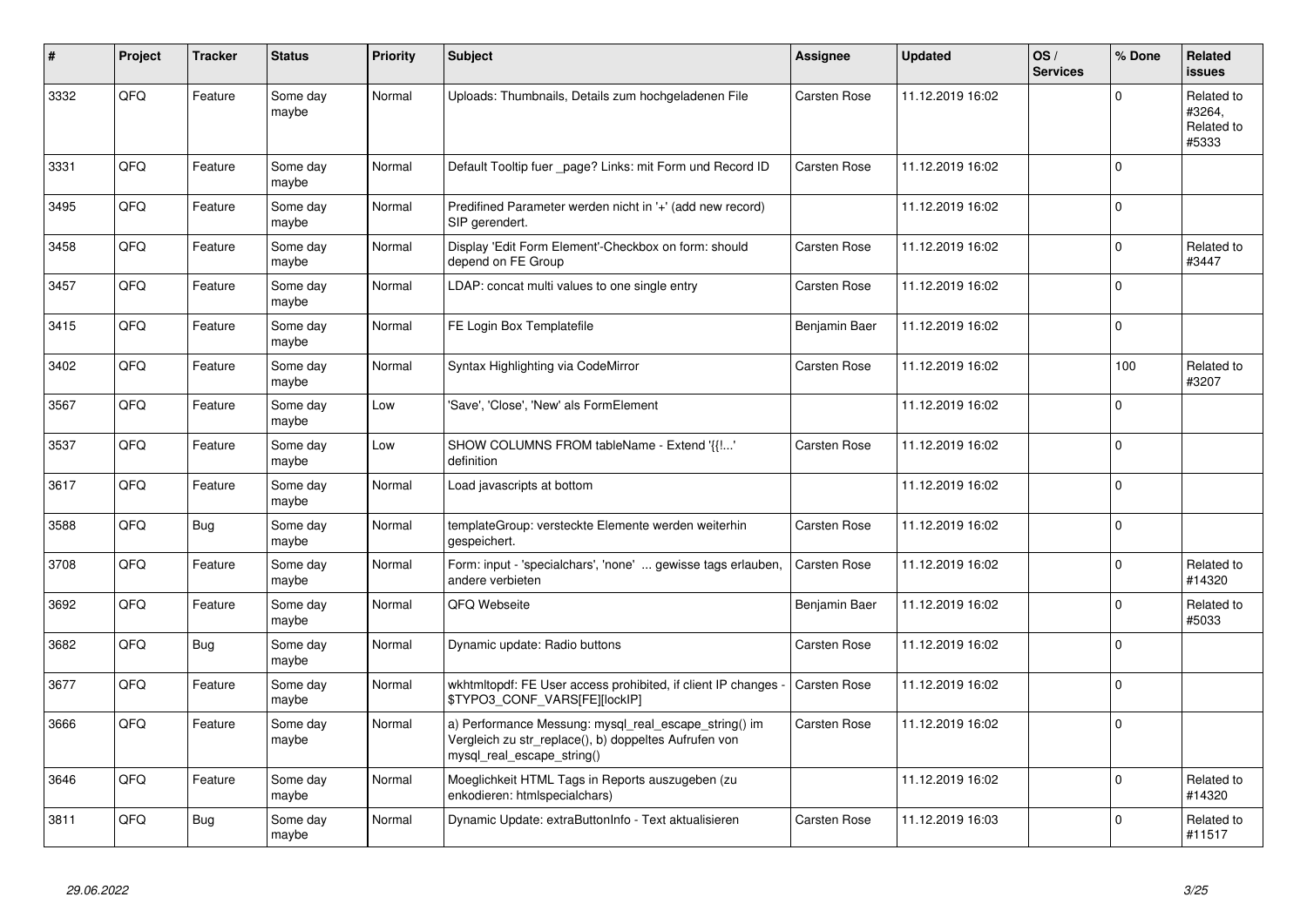| #    | Project | <b>Tracker</b> | <b>Status</b>     | <b>Priority</b> | <b>Subject</b>                                                                                                                                           | <b>Assignee</b>     | <b>Updated</b>   | OS/<br><b>Services</b> | % Done       | Related<br>issues                           |
|------|---------|----------------|-------------------|-----------------|----------------------------------------------------------------------------------------------------------------------------------------------------------|---------------------|------------------|------------------------|--------------|---------------------------------------------|
| 3750 | QFQ     | <b>Bug</b>     | Some day<br>maybe | Normal          | FE in a row: if one violates check, all are red                                                                                                          | Carsten Rose        | 11.12.2019 16:03 |                        | $\mathbf 0$  |                                             |
| 3879 | QFQ     | Feature        | Some day<br>maybe | Normal          | Form 'FormElement': Beim Feld 'name' rechts in der Notiz<br>einen Link einblenden - a) aktuelle Definition anzeigen, b)<br>Spalte in der Tabelle anlegen |                     | 11.12.2019 16:03 |                        | $\Omega$     |                                             |
| 3878 | QFQ     | Feature        | Some day<br>maybe | Normal          | Form 'FormElement': Spalte 'name' typeAhead mit<br>Spaltennamen der Primarytable.                                                                        |                     | 11.12.2019 16:03 |                        | $\Omega$     |                                             |
| 3877 | QFQ     | Feature        | Some day<br>maybe | Normal          | FormEditor: die Felder die aktuell nicht gebraucht werden nur<br>auf readonly/disabled setzen (nicht ausblenden > das irritiert.                         | Carsten Rose        | 11.12.2019 16:03 |                        | $\mathbf 0$  |                                             |
| 3941 | QFQ     | Feature        | Some day<br>maybe | Normal          | sqlAfter: es sollten mehrere moeglich sein                                                                                                               | Carsten Rose        | 11.12.2019 16:03 |                        | $\mathbf 0$  | Related to<br>#3942                         |
| 3905 | QFQ     | Feature        | Some day<br>maybe | Normal          | Documentation: Best Practice anhand eines Online<br>Bewerbungstools                                                                                      | Carsten Rose        | 11.12.2019 16:03 |                        | $\mathbf 0$  |                                             |
| 3900 | QFQ     | Feature        | Some day<br>maybe | Normal          | Extend documentation of 'Copy / Paste'                                                                                                                   | Carsten Rose        | 11.12.2019 16:03 |                        | $\mathbf{0}$ | Related to<br>#3899                         |
| 3895 | QFQ     | <b>Bug</b>     | Some day<br>maybe | Normal          | typeahead pedantic: on lehrkredit Idap webpass - if only one<br>person is in dropdown, such person can't be selected                                     | Carsten Rose        | 11.12.2019 16:03 |                        | $\mathbf 0$  |                                             |
| 3882 | QFQ     | <b>Bug</b>     | Some day<br>maybe | Normal          | templateGroup: disable 'add' if limit is reached - funktioniert<br>nicht wenn bereits records existierten                                                | <b>Carsten Rose</b> | 11.12.2019 16:03 |                        | $\Omega$     |                                             |
| 4008 | QFQ     | <b>Bug</b>     | Some day<br>maybe | Normal          | FormElemen.type=sendmail: wrong 'TO' if 'real<br>name <rea@mail.to>' is used</rea@mail.to>                                                               | <b>Carsten Rose</b> | 11.12.2019 16:03 |                        | $\mathbf 0$  |                                             |
| 3991 | QFQ     | Feature        | Some day<br>maybe | Normal          | report: Columnname ' skipWrap' skips 'fbeg', 'fend'                                                                                                      | <b>Carsten Rose</b> | 11.12.2019 16:03 |                        | 0            |                                             |
| 3947 | QFQ     | Feature        | Some day<br>maybe | Normal          | Attack detectect: logout current user                                                                                                                    | <b>Carsten Rose</b> | 11.12.2019 16:03 |                        | $\Omega$     | Related to<br>#5458,<br>Related to<br>#6299 |
| 3942 | QFQ     | Feature        | Some day<br>maybe | Normal          | Action Elemente: neu generierte IDs via FE weitergeben                                                                                                   | Carsten Rose        | 11.12.2019 16:03 |                        | $\Omega$     | Related to<br>#3941                         |
| 4027 | QFQ     | Feature        | Some day<br>maybe | Normal          | Missing: orange 'check' / 'bullet'                                                                                                                       |                     | 11.12.2019 16:03 |                        | $\mathbf 0$  |                                             |
| 4026 | QFQ     | Feature        | Some day<br>maybe | Normal          | sglLog.sgl: log number of FE.id                                                                                                                          | <b>Carsten Rose</b> | 11.12.2019 16:03 |                        | $\Omega$     | Related to<br>#5458                         |
| 4018 | QFQ     | Feature        | Some day<br>maybe | Normal          | typeahead: solve problem with potential long query<br>parameter                                                                                          | Carsten Rose        | 11.12.2019 16:03 |                        | $\Omega$     |                                             |
| 4197 | QFQ     | Feature        | Some day<br>maybe | Normal          | Unit Test fuer JSON Stream von QuickFormQuery.php ><br>doForm()                                                                                          | Carsten Rose        | 11.12.2019 16:03 |                        | $\Omega$     |                                             |
| 4138 | QFQ     | <b>Bug</b>     | Some day<br>maybe | Normal          | _style fehlt                                                                                                                                             |                     | 11.12.2019 16:03 |                        | $\Omega$     |                                             |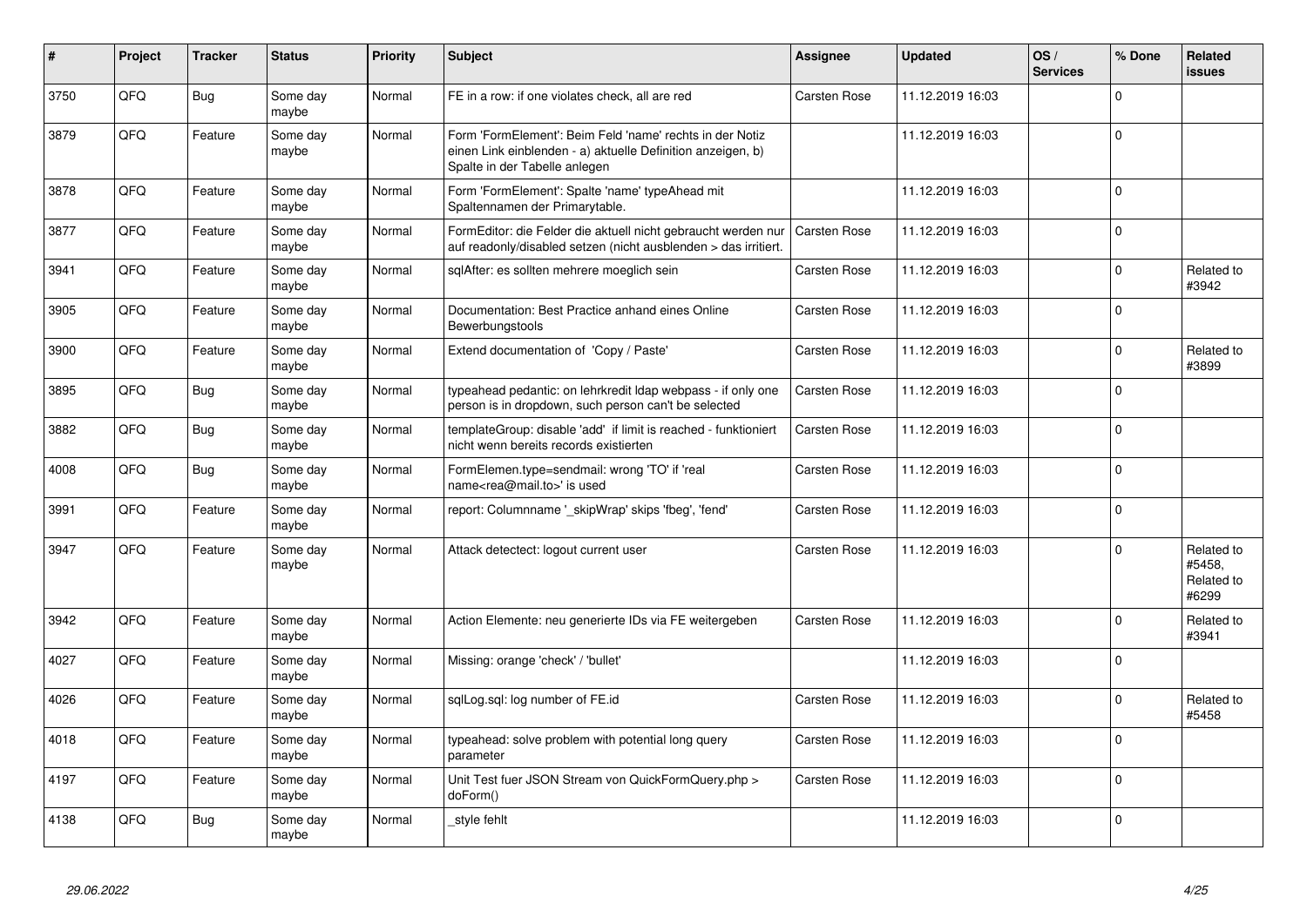| ∦    | Project | <b>Tracker</b> | <b>Status</b>     | <b>Priority</b> | <b>Subject</b>                                                                                                     | <b>Assignee</b>     | <b>Updated</b>   | OS/<br><b>Services</b> | % Done         | Related<br>issues                           |
|------|---------|----------------|-------------------|-----------------|--------------------------------------------------------------------------------------------------------------------|---------------------|------------------|------------------------|----------------|---------------------------------------------|
| 4122 | QFQ     | <b>Bug</b>     | Some day<br>maybe | Normal          | file: Render Mode hat keinen Effekt                                                                                |                     | 11.12.2019 16:03 |                        | $\mathbf 0$    |                                             |
| 4293 | QFQ     | <b>Bug</b>     | Some day<br>maybe | Normal          | Download broken if token 'd:' is missing - but no error<br>message                                                 | Carsten Rose        | 11.12.2019 16:03 |                        | $\mathbf 0$    | Related to<br>#7514                         |
| 4259 | QFQ     | Feature        | Some day<br>maybe | Normal          | Instant trigger a cron job                                                                                         | Carsten Rose        | 11.12.2019 16:03 |                        | $\mathbf 0$    |                                             |
| 1623 | QFQ     | Feature        | Some day<br>maybe | Normal          | RealURL                                                                                                            |                     | 11.12.2019 16:03 |                        | 30             |                                             |
| 1510 | QFQ     | Feature        | Some day<br>maybe | Normal          | jquery von google laden, falls das nicht geht lokal                                                                |                     | 11.12.2019 16:03 |                        | $\mathbf 0$    |                                             |
| 1253 | QFQ     | Feature        | Some day<br>maybe | Normal          | QF: Colorpicker                                                                                                    |                     | 11.12.2019 16:03 |                        | $\mathbf 0$    |                                             |
| 1251 | QFQ     | Feature        | Some day<br>maybe | Normal          | QF: Combo                                                                                                          |                     | 11.12.2019 16:03 |                        | $\mathbf 0$    |                                             |
| 1946 | QFQ     | Feature        | Some day<br>maybe | Normal          | Kontrolle ob der ReadOnly Modus bei den<br>Formularelementen korrekt implementiert ist                             | Carsten Rose        | 11.12.2019 16:03 |                        | 0              |                                             |
| 1635 | QFQ     | Feature        | Some day<br>maybe | Normal          | QFQ Extension content record: weitere Optionen einblenden.                                                         | Carsten Rose        | 11.12.2019 16:03 |                        | 0              |                                             |
| 2084 | QFQ     | Feature        | Some day<br>maybe | Normal          | Mailto mit encryption: Subrecord                                                                                   | Carsten Rose        | 11.12.2019 16:03 |                        | 0              | Related to<br>#2082                         |
| 2063 | QFQ     | <b>Bug</b>     | Some day<br>maybe | Normal          | Pills auf 'inaktiv' setzen falls keine Element auf dem Pill<br>sichtbar sind.                                      | Benjamin Baer       | 11.12.2019 16:03 |                        | 0              | Related to<br>#3752                         |
| 2995 | QFQ     | Feature        | Some day<br>maybe | Normal          | Dropdown JQuery Plugin: 'chosen' - Moeglichkeit um Select<br>Listen mehr Funktion zu geben. Kein Bootstrap noetig. | Carsten Rose        | 11.12.2019 16:03 |                        | $\mathbf 0$    |                                             |
| 2950 | QFQ     | Feature        | Some day<br>maybe | Normal          | Inhalt QFQ Records als File                                                                                        |                     | 11.12.2019 16:03 |                        | 0              |                                             |
| 3216 | QFQ     | Feature        | Some day<br>maybe | Normal          | dynamic update für checkbox label2                                                                                 | <b>Carsten Rose</b> | 11.12.2019 16:03 |                        | $\mathbf 0$    | Related to<br>#2081                         |
| 3130 | QFQ     | <b>Bug</b>     | Some day<br>maybe | Normal          | Debug Info's nicht korrekt nach 'New > Save'.                                                                      | Carsten Rose        | 11.12.2019 16:03 |                        | $\mathbf 0$    | Related to<br>#3253                         |
| 3267 | QFQ     | Feature        | Some day<br>maybe | Normal          | 2 Forms auf einer Seite: real + Read only                                                                          | Carsten Rose        | 11.12.2019 16:03 |                        | 0              |                                             |
| 4023 | QFQ     | Feature        | New               | Normal          | prepared statements - FE action: salveld, sqllnsert,<br>sqlUpdate, sqlDelete, sqlBefore, sqlAfter                  | Carsten Rose        | 11.12.2019 16:15 |                        | $\mathbf 0$    |                                             |
| 2361 | QFQ     | Feature        | New               | Normal          | Logging wer/wann/wo welches Formular aufgerufen hat                                                                | Carsten Rose        | 11.12.2019 16:15 |                        | 0              | Related to<br>#4432,<br>Related to<br>#7480 |
| 7480 | QFG     | Feature        | New               | Normal          | Record History (Undo / Redo)                                                                                       | Carsten Rose        | 11.12.2019 16:16 |                        | $\overline{0}$ | Related to<br>#2361                         |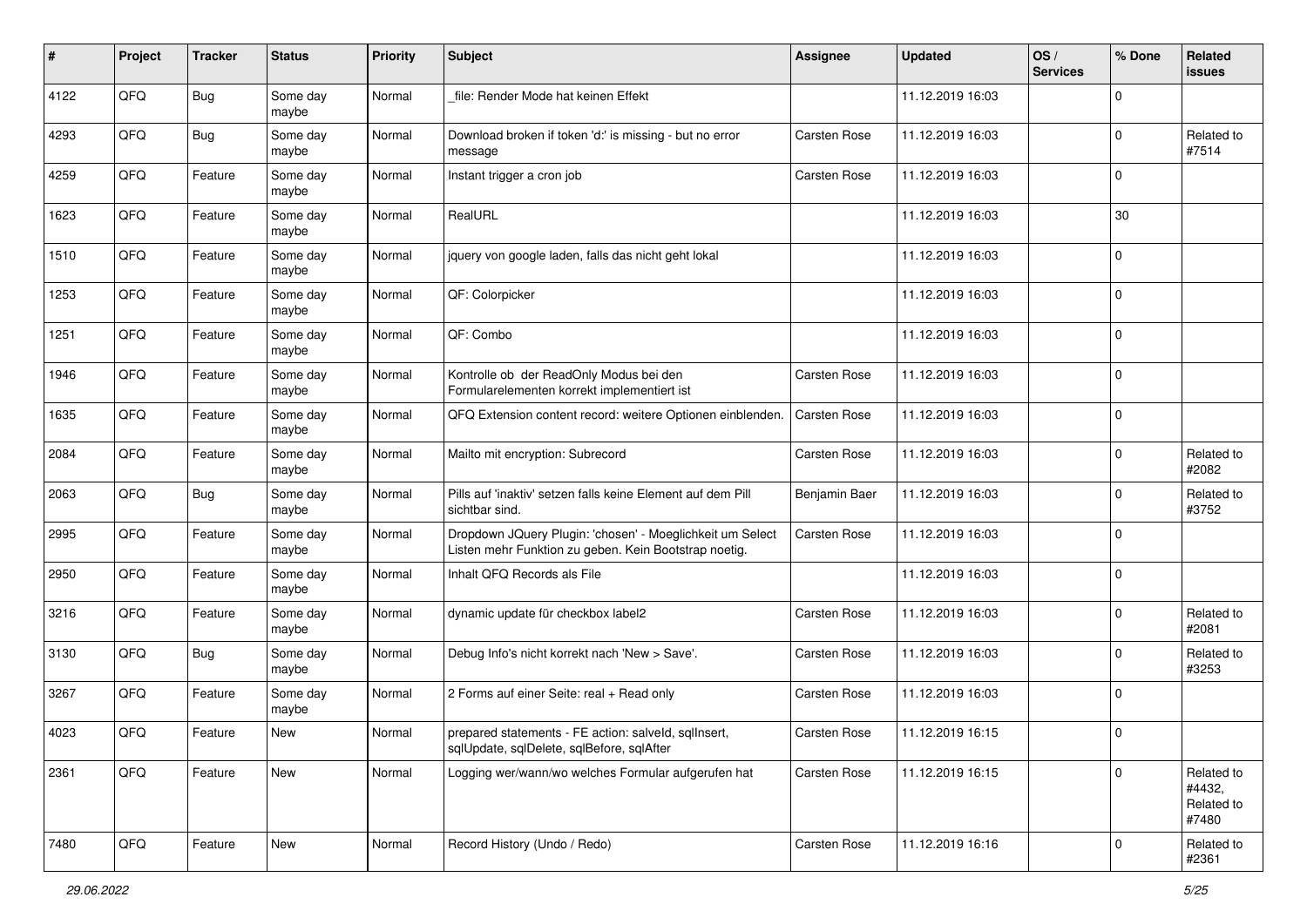| #    | <b>Project</b> | <b>Tracker</b> | <b>Status</b> | <b>Priority</b> | <b>Subject</b>                                                                                                                        | <b>Assignee</b>     | <b>Updated</b>   | OS/<br><b>Services</b> | % Done      | Related<br>issues   |
|------|----------------|----------------|---------------|-----------------|---------------------------------------------------------------------------------------------------------------------------------------|---------------------|------------------|------------------------|-------------|---------------------|
| 6602 | QFQ            | Feature        | <b>New</b>    | Normal          | Formlet: in Report auf Mausklick ein mini-form oeffnen                                                                                | <b>Carsten Rose</b> | 11.12.2019 16:16 |                        | 0           |                     |
| 4756 | QFQ            | Bug            | New           | Normal          | Form dirty even nothing changes                                                                                                       | Carsten Rose        | 11.12.2019 16:16 |                        | $\mathbf 0$ |                     |
| 8702 | QFQ            | Feature        | New           | Normal          | Load Record which is locked: missing user info                                                                                        | Carsten Rose        | 11.12.2019 16:16 |                        | $\mathbf 0$ | Related to<br>#9789 |
| 9777 | QFQ            | Feature        | New           | Normal          | Logging QFQ Variables                                                                                                                 | Carsten Rose        | 16.12.2019 17:17 |                        | $\mathbf 0$ |                     |
| 9853 | QFQ            | Feature        | New           | Normal          | Check das SQL / QFQ / Mail Logfile geschrieben wird                                                                                   |                     | 09.01.2020 11:15 |                        | $\mathbf 0$ |                     |
| 9927 | QFQ            | Feature        | New           | Normal          | QFQ Update: a) Update nur machen wenn BE User<br>eingeloggt ist., b) Bei Fehler genaue Meldung welcher<br>Updateschritt Probleme hat. | <b>Carsten Rose</b> | 22.01.2020 12:59 |                        | $\mathbf 0$ |                     |
| 7660 | QFQ            | Feature        | New           | Normal          | IMAP: import mails to DB, move / delete mails                                                                                         | Carsten Rose        | 01.02.2020 09:52 |                        | $\mathbf 0$ |                     |
| 5782 | QFQ            | Feature        | New           | Normal          | NextCloud API                                                                                                                         | Carsten Rose        | 01.02.2020 10:02 |                        | $\mathbf 0$ |                     |
| 7920 | QFQ            | Feature        | New           | Normal          | FE: Syntax Highlight, Zeinlenumbruch                                                                                                  | Carsten Rose        | 01.02.2020 10:03 |                        | $\mathbf 0$ |                     |
| 5942 | QFQ            | Feature        | Priorize      | Normal          | 'L' and 'type': append to links, generate via '_link' by using 'u:'                                                                   | <b>Carsten Rose</b> | 01.02.2020 10:13 |                        | $\mathbf 0$ |                     |
| 3782 | QFQ            | <b>Bug</b>     | Priorize      | Normal          | Bei fehlerhafter Eingabe (z.B. Datum) sollte das erwartete<br>Format angezeigt werden                                                 | <b>Carsten Rose</b> | 01.02.2020 10:13 |                        | $\mathbf 0$ |                     |
| 7616 | QFQ            | <b>Bug</b>     | Priorize      | Normal          | Selectlist with Enum & Dynamic Update                                                                                                 | Carsten Rose        | 01.02.2020 10:13 |                        | $\mathbf 0$ |                     |
| 7522 | QFQ            | Feature        | Priorize      | Normal          | Inserting default index.html to folder (Avoid Apache Indexing)                                                                        | <b>Carsten Rose</b> | 01.02.2020 10:13 |                        | 0           |                     |
| 7290 | QFQ            | Feature        | Priorize      | Normal          | FormEditor: title as textarea if LEN(title)>60                                                                                        | Carsten Rose        | 01.02.2020 10:13 |                        | $\mathbf 0$ | Blocked by<br>#7682 |
| 7217 | QFQ            | Feature        | Priorize      | Normal          | Download: notice User if `_sip=?` is missing                                                                                          | Carsten Rose        | 01.02.2020 10:13 |                        | $\mathbf 0$ |                     |
| 6998 | QFQ            | Feature        | Priorize      | Normal          | Form: with debug=on show column information as tooltip of<br>column label                                                             | <b>Carsten Rose</b> | 01.02.2020 10:13 |                        | $\mathbf 0$ |                     |
| 6574 | QFQ            | Bug            | Priorize      | Normal          | gfg.log: Fehlermeldung wurde angezeigt, aber nicht geloggt                                                                            | Carsten Rose        | 01.02.2020 10:13 |                        | $\mathbf 0$ |                     |
| 8585 | QFQ            | Feature        | Priorize      | Normal          | Enhance Error message for 'unknown form'                                                                                              | Carsten Rose        | 01.02.2020 10:13 |                        | $\mathbf 0$ |                     |
| 8584 | QFQ            | Feature        | Priorize      | Normal          | FE 'Action' - never assign to Container (except Template<br>Group)                                                                    | Carsten Rose        | 01.02.2020 10:13 |                        | 0           |                     |
| 8037 | QFQ            | <b>Bug</b>     | Priorize      | Normal          | FE.type=upload (advanced mode): {{slaveld:V}} missing<br>during dynamic update                                                        | Carsten Rose        | 01.02.2020 10:13 |                        | $\mathbf 0$ |                     |
| 8034 | QFQ            | Feature        | Priorize      | Normal          | FormElement 'data': 22.22.2222 should not be accepted                                                                                 | Carsten Rose        | 01.02.2020 10:13 |                        | $\mathbf 0$ |                     |
| 7656 | QFQ            | <b>Bug</b>     | Priorize      | Normal          | FE with required, 'pattern' and 'extraButtonLock': always<br>complain about missing value                                             | Carsten Rose        | 01.02.2020 10:13 |                        | 0           |                     |
| 7630 | QFQ            | Feature        | Priorize      | Normal          | detailed error message for simple upload                                                                                              | Carsten Rose        | 01.02.2020 10:13 |                        | $\mathbf 0$ |                     |
| 9947 | QFQ            | <b>Bug</b>     | Priorize      | Normal          | Unwanted error message if missing 'typeAheadSqlPrefetch'                                                                              | Carsten Rose        | 01.02.2020 10:13 |                        | 0           |                     |
| 9900 | QFQ            | Feature        | Priorize      | Normal          | Generic API Call: tt-content record >> JSON                                                                                           | Carsten Rose        | 01.02.2020 10:13 |                        | 0           |                     |
| 9862 | $\mathsf{QFQ}$ | <b>Bug</b>     | Priorize      | Normal          | Failed writing to sql mail qfq.log should throw an exception                                                                          | Carsten Rose        | 01.02.2020 10:13 |                        | $\pmb{0}$   |                     |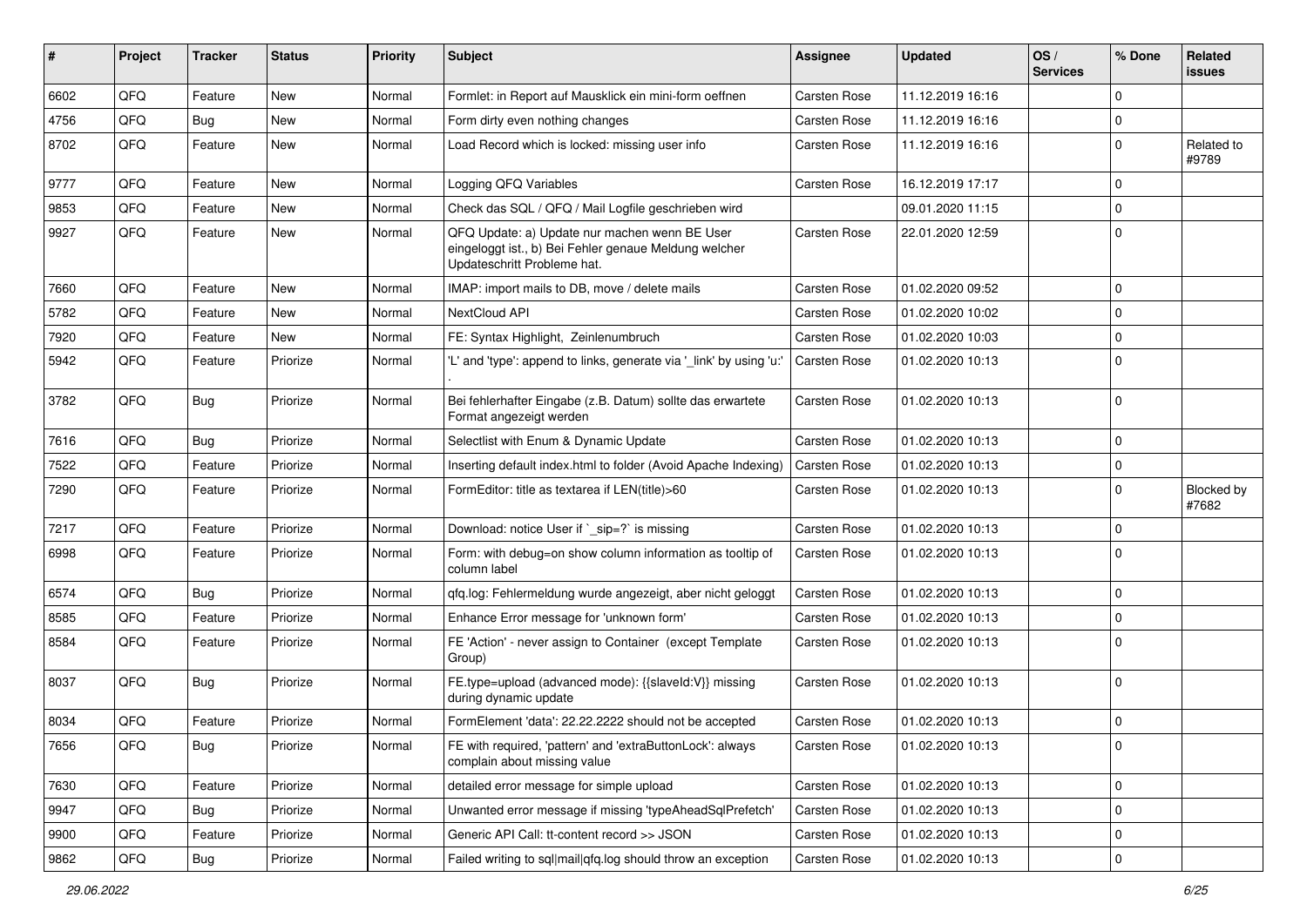| #     | Project | <b>Tracker</b> | <b>Status</b>     | <b>Priority</b> | <b>Subject</b>                                                                                                       | <b>Assignee</b>     | <b>Updated</b>   | OS/<br><b>Services</b> | % Done      | Related<br>issues   |
|-------|---------|----------------|-------------------|-----------------|----------------------------------------------------------------------------------------------------------------------|---------------------|------------------|------------------------|-------------|---------------------|
| 9975  | QFQ     | <b>Bug</b>     | Priorize          | Normal          | Dropdown Menu: 'r:3' broken                                                                                          | Carsten Rose        | 01.02.2020 10:13 |                        | $\mathbf 0$ |                     |
| 9983  | QFQ     | Feature        | New               | Normal          | Report Notation: new keyword 'range'                                                                                 | Carsten Rose        | 01.02.2020 15:55 |                        | $\mathbf 0$ |                     |
| 9024  | QFQ     | Bug            | Some day<br>maybe | Normal          | QFQ Einarbeitung                                                                                                     |                     | 01.02.2020 15:56 |                        | $\mathbf 0$ |                     |
| 2643  | QFQ     | <b>Bug</b>     | Some day<br>maybe | Normal          | Zend / PHP Webinars anschauen                                                                                        | Carsten Rose        | 01.02.2020 15:56 |                        | $\mathbf 0$ |                     |
| 9855  | QFQ     | Bug            | New               | Normal          | <b>Required Check</b>                                                                                                |                     | 01.02.2020 15:56 |                        | 0           |                     |
| 9773  | QFQ     | Bug            | New               | Normal          | form.parameter.formModeGlobal=requiredOff                                                                            | Carsten Rose        | 01.02.2020 15:56 |                        | $\mathbf 0$ |                     |
| 9898  | QFQ     | Bug            | Feedback          | Normal          | Formular trotz Timeout gespeichert                                                                                   | Benjamin Baer       | 01.02.2020 15:56 |                        | $\mathbf 0$ |                     |
| 9535  | QFQ     | <b>Bug</b>     | Feedback          | Normal          | Report:  AS '_vertical' - column to wide - vertical >> rot45,<br>rot90                                               | Benjamin Baer       | 01.02.2020 15:56 |                        | $\mathbf 0$ |                     |
| 10014 | QFQ     | Feature        | <b>New</b>        | Normal          | Manual.rst: describe behaviour and process order of<br>fillStoreVar, slaveId, sqlBefore,                             | Carsten Rose        | 01.02.2020 22:31 |                        | $\mathbf 0$ |                     |
| 9928  | QFQ     | Feature        | Priorize          | Normal          | SpecialColumnName: a) Deprecated: ' AS "_+tag " ', b)<br>New: ' AS "_ <tag1><tag2>"'</tag2></tag1>                   | Carsten Rose        | 01.02.2020 23:17 |                        | $\mathbf 0$ | Related to<br>#9929 |
| 8277  | QFQ     | Feature        | Priorize          | Normal          | fe.parameter.default=                                                                                                | Carsten Rose        | 01.02.2020 23:17 |                        | 0           | Related to<br>#8113 |
| 9968  | QFQ     | Feature        | Priorize          | Normal          | Tooltip in Links for Developer                                                                                       | Carsten Rose        | 01.02.2020 23:17 |                        | $\mathbf 0$ |                     |
| 4583  | QFQ     | Bug            | Some day<br>maybe | Normal          | Dynamic Update bei TypeAhead Feldern                                                                                 | Carsten Rose        | 01.02.2020 23:19 |                        | $\mathbf 0$ |                     |
| 4528  | QFQ     | Bug            | Some day<br>maybe | Normal          | extraButtonLock mit SQLAhead Bug                                                                                     | Carsten Rose        | 01.02.2020 23:19 |                        | $\Omega$    |                     |
| 4092  | QFQ     | <b>Bug</b>     | Some day<br>maybe | Normal          | 1) Logging verbessern wann welches FE warum ausgefuehrt<br>wird, 2) Documentation: Best Practice Template Group      | <b>Carsten Rose</b> | 01.02.2020 23:19 |                        | $\mathbf 0$ | Related to<br>#3504 |
| 3613  | QFQ     | <b>Bug</b>     | Some day<br>maybe | Normal          | note /note unchecked -> note div (col-md) wird weiterhin<br>gerendert                                                | Elias Villiger      | 01.02.2020 23:19 |                        | 100         |                     |
| 5389  | QFQ     | Feature        | Some day<br>maybe | Normal          | QFQ Design: Multline label / note                                                                                    | Benjamin Baer       | 01.02.2020 23:19 |                        | 0           |                     |
| 5132  | QFQ     | Feature        | Some day<br>maybe | Normal          | Error Message sendmail missing attachment: more details                                                              | Carsten Rose        | 01.02.2020 23:19 |                        | 0           |                     |
| 5021  | QFQ     | <b>Bug</b>     | Some day<br>maybe | Normal          | FE.typ=extra - during save displays error 'datum2' already<br>filled in STORE SIP - the value is stored nevertheless | <b>Carsten Rose</b> | 01.02.2020 23:19 |                        | $\mathbf 0$ | Related to<br>#3875 |
| 4872  | QFQ     | Feature        | Some day<br>maybe | Normal          | Fields of Typo3 page available in STORE_TYPO3                                                                        | Carsten Rose        | 01.02.2020 23:19 |                        | 0           |                     |
| 4869  | QFQ     | Feature        | Some day<br>maybe | Normal          | Dynamic Update (show, hide, readonly?, required?) for<br><b>Template Group Elements</b>                              | Carsten Rose        | 01.02.2020 23:19 |                        | 0           | Related to<br>#4865 |
| 4606  | QFG     | Feature        | Some day<br>maybe | Normal          | link: qualifier to render bootstrap button                                                                           | Carsten Rose        | 01.02.2020 23:19 |                        | 0           |                     |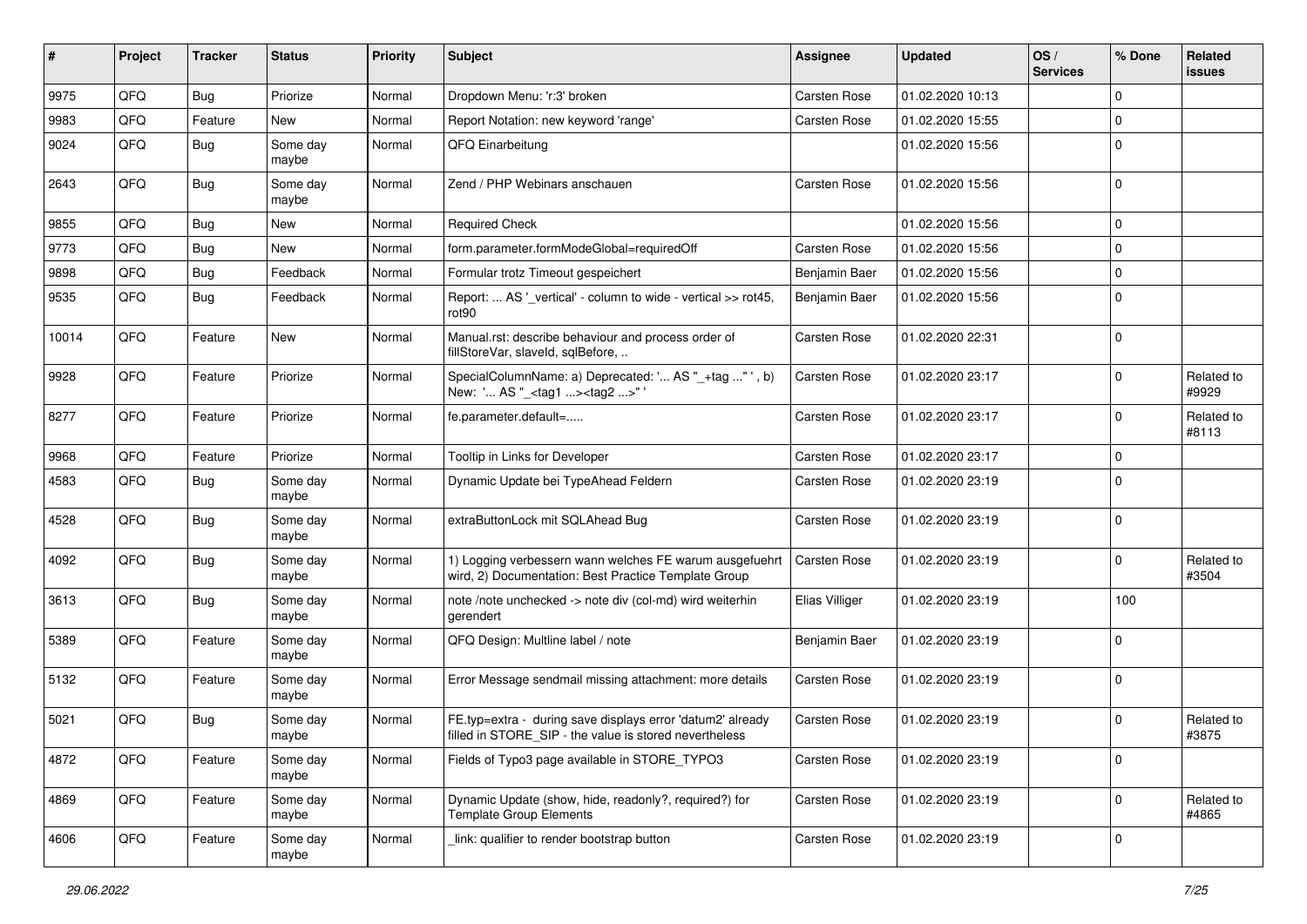| $\vert$ # | Project | <b>Tracker</b> | <b>Status</b>     | <b>Priority</b> | <b>Subject</b>                                                                   | Assignee            | <b>Updated</b>   | OS/<br><b>Services</b> | % Done      | Related<br>issues   |
|-----------|---------|----------------|-------------------|-----------------|----------------------------------------------------------------------------------|---------------------|------------------|------------------------|-------------|---------------------|
| 5877      | QFQ     | <b>Bug</b>     | Some day<br>maybe | Normal          | FE.type=note:bsColumn strange behaviour                                          |                     | 01.02.2020 23:19 |                        | $\Omega$    |                     |
| 5852      | QFQ     | Feature        | Some day<br>maybe | Normal          | Logging: mail.log / sql.log - im FE anzeigen und via AJAX<br>aktualisieren       | <b>Carsten Rose</b> | 01.02.2020 23:19 |                        | $\Omega$    | Related to<br>#5885 |
| 5805      | QFQ     | Feature        | Some day<br>maybe | Normal          | TypeAHead SQL value instead of key stored                                        |                     | 01.02.2020 23:19 |                        | $\mathbf 0$ | Related to<br>#5444 |
| 5768      | QFQ     | <b>Bug</b>     | Some day<br>maybe | Normal          | '{{pageLanguage:T}}' missing if QFQ is called via api                            | Carsten Rose        | 01.02.2020 23:19 |                        | $\Omega$    |                     |
| 5706      | QFQ     | <b>Bug</b>     | Some day<br>maybe | Normal          | upload: fileDestination needs to be sanatized                                    | <b>Carsten Rose</b> | 01.02.2020 23:19 |                        | $\Omega$    |                     |
| 5579      | QFQ     | Feature        | Some day<br>maybe | Normal          | Enhance Doc / Presentation: variable type 'link column type'                     | <b>Carsten Rose</b> | 01.02.2020 23:19 |                        | $\Omega$    |                     |
| 5557      | QFQ     | <b>Bug</b>     | Some day<br>maybe | Normal          | Form load: STORE_RECORD filled, but should be empty                              | <b>Carsten Rose</b> | 01.02.2020 23:19 |                        | 0           |                     |
| 7100      | QFQ     | Feature        | Some day<br>maybe | Normal          | Download: log access, max downloads, time limit                                  |                     | 01.02.2020 23:19 |                        | $\Omega$    |                     |
| 6704      | QFQ     | Feature        | Some day<br>maybe | Normal          | Upload Mode: Bilder in Notizen rechts sollen aktuellen<br>Upload repräsentieren. |                     | 01.02.2020 23:19 |                        | $\Omega$    | Related to<br>#3264 |
| 6084      | QFQ     | Feature        | Some day<br>maybe | Normal          | New escape type: 'D' - convert date                                              |                     | 01.02.2020 23:19 |                        | $\Omega$    |                     |
| 5991      | QFQ     | <b>Bug</b>     | Some day<br>maybe | Normal          | URLs with ' ' or long parameter are problematic                                  | <b>Carsten Rose</b> | 01.02.2020 23:19 |                        | $\Omega$    |                     |
| 5983      | QFQ     | Feature        | Some day<br>maybe | Normal          | Form Submit (save & update): normalize date/-time FE                             | Carsten Rose        | 01.02.2020 23:19 |                        | $\Omega$    |                     |
| 5923      | QFQ     | Feature        | Some day<br>maybe | Normal          | fillStoreSystemBySqlLate                                                         |                     | 01.02.2020 23:19 |                        | $\mathbf 0$ |                     |
| 5895      | QFQ     | Feature        | Some day<br>maybe | Normal          | Tutorial: List of all QFQ Features                                               |                     | 01.02.2020 23:19 |                        | $\mathbf 0$ |                     |
| 5893      | QFQ     | Feature        | Some day<br>maybe | Normal          | Edit on double-click                                                             |                     | 01.02.2020 23:19 |                        | $\Omega$    | Related to<br>#5894 |
| 8522      | QFQ     | Feature        | Some day<br>maybe | Normal          | build QFQ - npm warnings                                                         | Benjamin Baer       | 01.02.2020 23:19 |                        | 50          |                     |
| 8056      | QFQ     | Feature        | Some day<br>maybe | Normal          | Termin Organisation (Reservation)                                                |                     | 01.02.2020 23:19 |                        | $\Omega$    | Related to<br>#8658 |
| 7921      | QFQ     | Feature        | Some day<br>maybe | Normal          | Rest API Export: URL kuerzer machen                                              |                     | 01.02.2020 23:19 |                        | $\mathbf 0$ |                     |
| 7281      | QFQ     | <b>Bug</b>     | Some day<br>maybe | Normal          | Subrecords: on large screen separator line too short                             |                     | 01.02.2020 23:19 |                        | $\Omega$    |                     |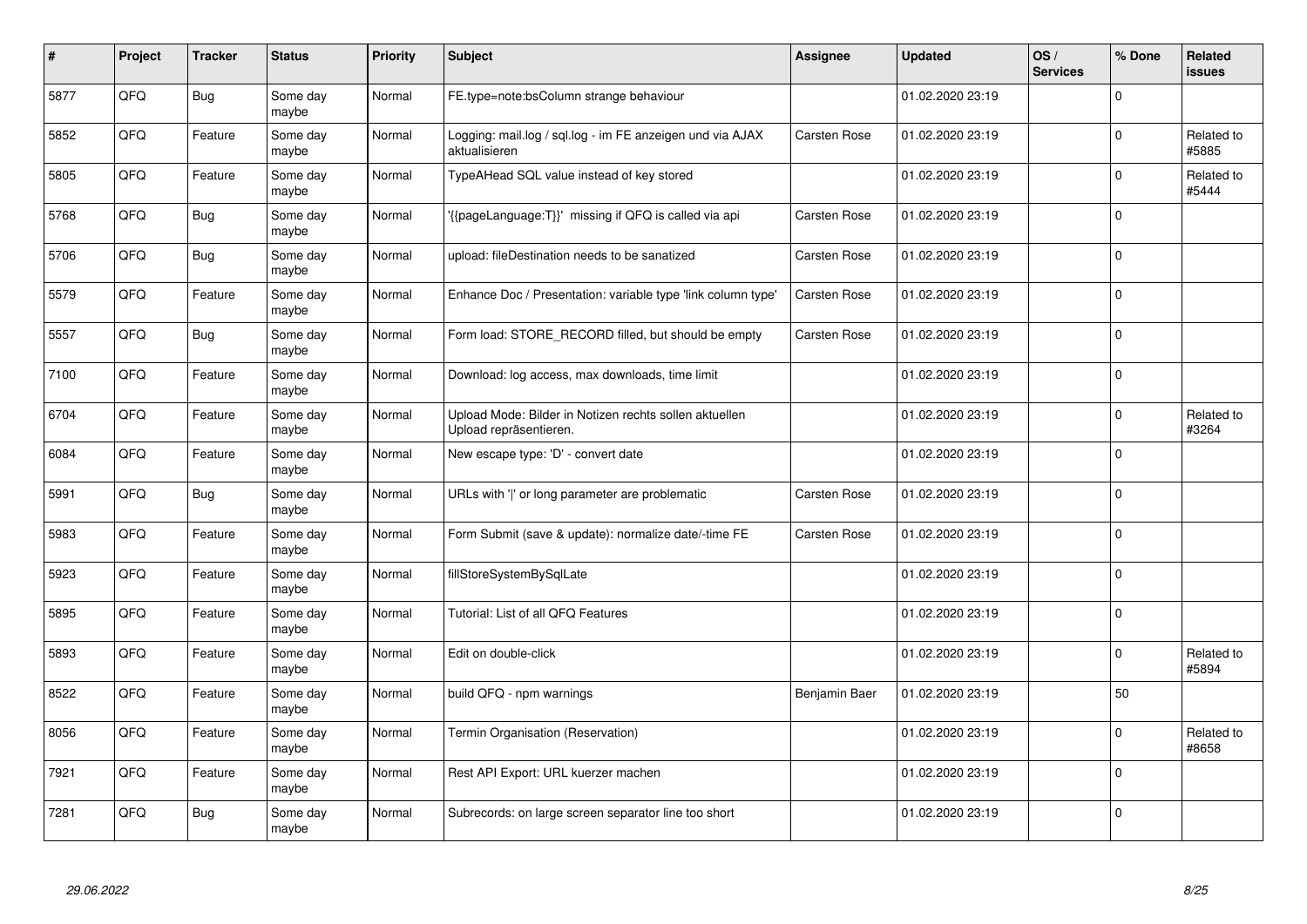| #    | Project | <b>Tracker</b> | <b>Status</b>     | <b>Priority</b> | <b>Subject</b>                                                                                                                                           | <b>Assignee</b> | <b>Updated</b>   | OS/<br><b>Services</b> | % Done      | Related<br>issues                           |
|------|---------|----------------|-------------------|-----------------|----------------------------------------------------------------------------------------------------------------------------------------------------------|-----------------|------------------|------------------------|-------------|---------------------------------------------|
| 4651 | QFQ     | <b>Bug</b>     | Some day<br>maybe | Normal          | "Loading document" Modal wird angezeigt bei uzhcd type=2<br>Ansicht                                                                                      | Carsten Rose    | 01.02.2020 23:20 |                        | $\Omega$    |                                             |
| 4454 | QFQ     | Bug            | Some day<br>maybe | Normal          | Required Elements: multiple elements in a row - whole row<br>marked if only one input is empty.                                                          | Benjamin Baer   | 01.02.2020 23:20 |                        | 0           |                                             |
| 4439 | QFQ     | Feature        | Some day<br>maybe | Normal          | Log: report all actions fired by an FE Element, incl. the<br>original directive (slaveld, sqllnsert, )                                                   |                 | 01.02.2020 23:20 |                        | $\Omega$    | Related to<br>#4432,<br>Related to<br>#5458 |
| 4435 | QFQ     | Feature        | Some day<br>maybe | Normal          | Report: striptags - specify allowed tags                                                                                                                 |                 | 01.02.2020 23:20 |                        | 0           |                                             |
| 4433 | QFQ     | Feature        | Some day<br>maybe | Normal          | Log when SIP will be destroyed by QFQ for any (security)<br>reason                                                                                       |                 | 01.02.2020 23:20 |                        | $\Omega$    | Related to<br>#4432,<br>Related to<br>#5458 |
| 4398 | QFQ     | <b>Bug</b>     | Some day<br>maybe | Normal          | Typeahead: mouse click in a prefilled input opens a single<br>item dropdown with the current value - click on it seems to<br>set the value, not the key. | Benjamin Baer   | 01.02.2020 23:20 |                        | $\Omega$    | Related to<br>#4457                         |
| 4330 | QFQ     | Feature        | Some day<br>maybe | Normal          | Error Message: report missing {{ / }} in sqlUpdate, sqlInsert,<br>sqlDelete, sqlAfter, sqlBefore in FE action elements.                                  | Carsten Rose    | 01.02.2020 23:20 |                        | $\mathbf 0$ |                                             |
| 4328 | QFQ     | <b>Bug</b>     | Some day<br>maybe | Normal          | Error Message: Show FE name/number on problems in FE                                                                                                     | Carsten Rose    | 01.02.2020 23:20 |                        | $\mathbf 0$ |                                             |
| 1234 | QFQ     | Feature        | Some day<br>maybe | Normal          | QF: Record numbering: Im Grid soll in Spalte 1 optional die<br>laufende Nummer der Records angezeigt werden.                                             |                 | 01.02.2020 23:20 |                        | $\Omega$    |                                             |
| 955  | QFQ     | Feature        | Some day<br>maybe | Normal          | QF: Notizen vor/nach dem Form                                                                                                                            |                 | 01.02.2020 23:20 |                        | $\Omega$    |                                             |
| 5455 | QFQ     | Feature        | Some day<br>maybe | Normal          | Mail Redirects grld abhaengig                                                                                                                            |                 | 01.02.2020 23:20 |                        | $\Omega$    |                                             |
| 5428 | QFQ     | Feature        | Some day<br>maybe | Normal          | secure thumbnail: late render on access.                                                                                                                 | Carsten Rose    | 01.02.2020 23:20 |                        | $\Omega$    |                                             |
| 5342 | QFQ     | Feature        | Some day<br>maybe | Normal          | link - with HTML Attributes                                                                                                                              |                 | 01.02.2020 23:20 |                        | $\Omega$    | Related to<br>#14077                        |
| 5024 | QFQ     | Feature        | Some day<br>maybe | Normal          | Fabric: Generate PDF with edits                                                                                                                          | Benjamin Baer   | 01.02.2020 23:20 |                        | $\Omega$    | Related to<br>#10704                        |
| 4816 | QFQ     | Feature        | Some day<br>maybe | Normal          | Templates for QFQ Reports (Tables, Radios, )                                                                                                             |                 | 01.02.2020 23:20 |                        | 0 I         |                                             |
| 4757 | QFG     | Feature        | Some day<br>maybe | Normal          | Test subrecord: download links ok? Links ok?                                                                                                             | Carsten Rose    | 01.02.2020 23:20 |                        | $\mathbf 0$ |                                             |
| 4652 | QFG     | Feature        | Some day<br>maybe | Normal          | UZH CD: Weiterleitung auf benutzerdefinierte 403/404 Seite                                                                                               | Carsten Rose    | 01.02.2020 23:20 |                        | $\mathbf 0$ |                                             |
| 7402 | QFG     | <b>Bug</b>     | Some day<br>maybe | Normal          | thumbnail cache: outdated picture when permission denied<br>and permission resolved.                                                                     |                 | 01.02.2020 23:20 |                        | 0           |                                             |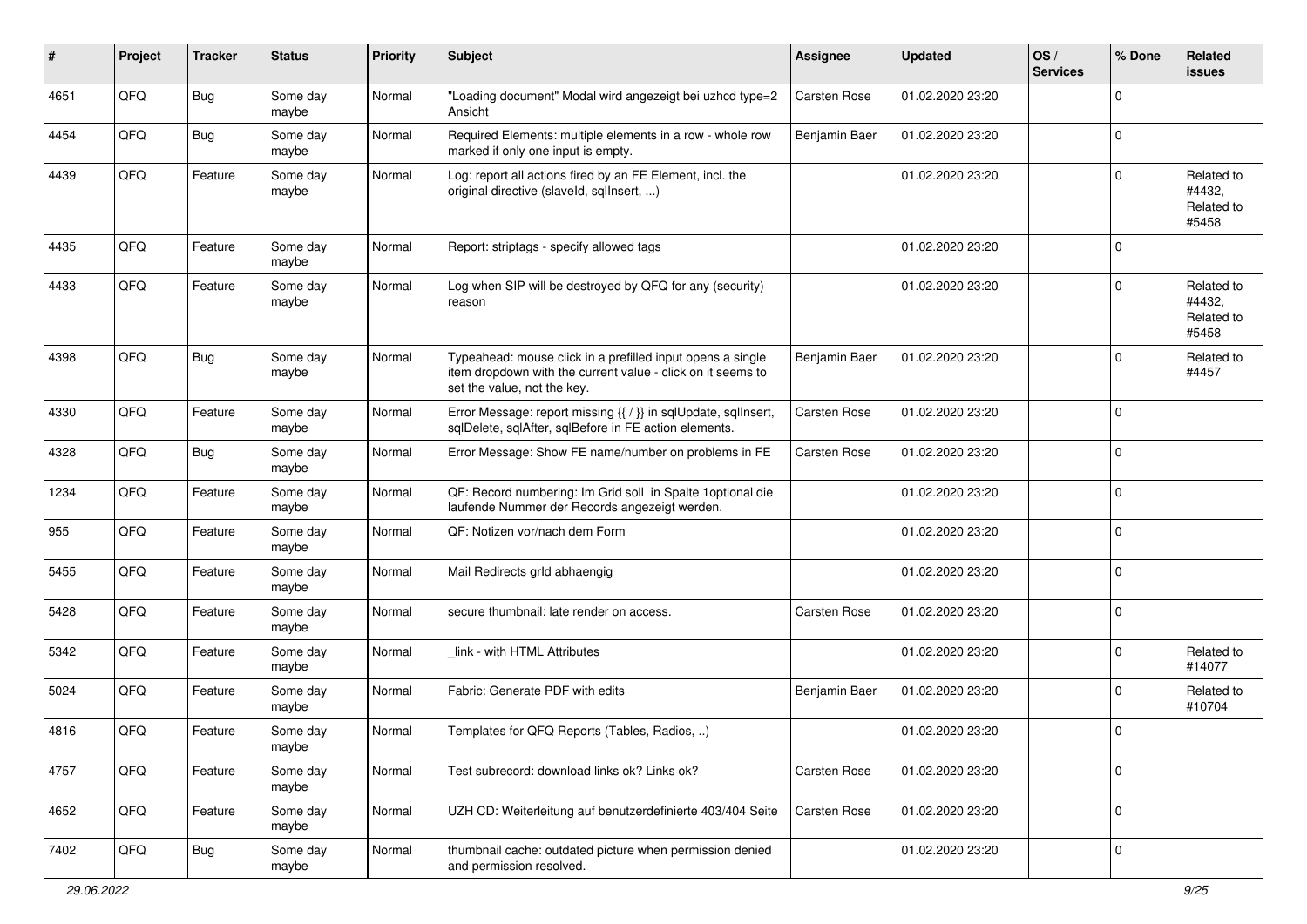| #    | Project | <b>Tracker</b> | <b>Status</b>     | <b>Priority</b> | <b>Subject</b>                                                                                                                                                | <b>Assignee</b>     | <b>Updated</b>   | OS/<br><b>Services</b> | % Done      | Related<br>issues                           |
|------|---------|----------------|-------------------|-----------------|---------------------------------------------------------------------------------------------------------------------------------------------------------------|---------------------|------------------|------------------------|-------------|---------------------------------------------|
| 7101 | QFQ     | <b>Bug</b>     | Some day<br>maybe | Normal          | 'form' in SIP and 'report' - breaks                                                                                                                           |                     | 01.02.2020 23:20 |                        | 0           |                                             |
| 5851 | QFQ     | Feature        | Some day<br>maybe | Normal          | Queue System implementieren: MQTT, RabbitMQ                                                                                                                   |                     | 01.02.2020 23:20 |                        | $\Omega$    | Related to<br>#5715                         |
| 5850 | QFQ     | Feature        | Some day<br>maybe | Normal          | Deployment: In QFQ Doc best practice fuer zeitgemaesses<br>Deployment beschreiben                                                                             |                     | 01.02.2020 23:20 |                        | 0           |                                             |
| 5665 | QFQ     | Feature        | Some day<br>maybe | Normal          | Versuch das '{{!' nicht mehr noetig ist.                                                                                                                      | <b>Carsten Rose</b> | 01.02.2020 23:20 |                        | $\Omega$    | Related to<br>#7432,<br>Related to<br>#7434 |
| 4443 | QFQ     | Feature        | Some day<br>maybe | Normal          | Form: multiple secondary tables                                                                                                                               |                     | 01.02.2020 23:20 |                        | 0           |                                             |
| 4365 | QFQ     | Feature        | Some day<br>maybe | Normal          | Multi Language: new way of config                                                                                                                             | <b>Carsten Rose</b> | 01.02.2020 23:20 |                        | $\mathbf 0$ |                                             |
| 4343 | QFQ     | Feature        | Some day<br>maybe | Normal          | Link: Classifier to add 'attributes'                                                                                                                          | Carsten Rose        | 01.02.2020 23:20 |                        | 0           | Related to<br>#14077                        |
| 4659 | QFQ     | <b>Bug</b>     | Some day<br>maybe | Normal          | infoButtonExtra                                                                                                                                               | Carsten Rose        | 01.02.2020 23:20 |                        | $\Omega$    |                                             |
| 4650 | QFQ     | Feature        | Some day<br>maybe | Normal          | Convert html to doc/rtf                                                                                                                                       | <b>Carsten Rose</b> | 01.02.2020 23:20 |                        | 0           | Related to<br>#10704                        |
| 4640 | QFQ     | Feature        | Some day<br>maybe | Normal          | Rename System Forms                                                                                                                                           |                     | 01.02.2020 23:20 |                        | $\Omega$    |                                             |
| 4627 | QFQ     | Feature        | Some day<br>maybe | Normal          | dbupdate: all tables - check 'create', 'modified' if it is possible<br>to change to default 'CURRENT_TIMESTAMP' and modified<br>'ON UPDATE CURRENT_TIMESTAMP' |                     | 01.02.2020 23:20 |                        | 0           |                                             |
| 4626 | QFQ     | Feature        | Some day<br>maybe | Normal          | Mobile View: 'classBody=qfq-form-right' makes no sense                                                                                                        |                     | 01.02.2020 23:20 |                        | $\mathbf 0$ |                                             |
| 4551 | QFQ     | Feature        | Some day<br>maybe | Normal          | Set 'pills' via dynamicUpdate to show/hide/disabled                                                                                                           |                     | 01.02.2020 23:20 |                        | 0           | Related to<br>#3752                         |
| 4549 | QFQ     | <b>Bug</b>     | Some day<br>maybe | Normal          | TemplateGroups: FE.type SELECT loose selected value after   Carsten Rose<br>save                                                                              |                     | 01.02.2020 23:20 |                        | $\Omega$    | Related to<br>#4548,<br>Related to<br>#4771 |
| 4546 | QFQ     | <b>Bug</b>     | Some day<br>maybe | Normal          | NH: SIP storage is destroyed                                                                                                                                  |                     | 01.02.2020 23:20 |                        | $\mathbf 0$ |                                             |
| 4536 | QFG     | Feature        | Some day<br>maybe | Normal          | FE upload: problem with delete if mutliple uploads an<br>FE.name="                                                                                            |                     | 01.02.2020 23:20 |                        | $\mathbf 0$ |                                             |
| 4446 | QFQ     | Feature        | Some day<br>maybe | Normal          | New FE get same feldContainerId as last modifed FE                                                                                                            |                     | 01.02.2020 23:20 |                        | $\mathbf 0$ |                                             |
| 5892 | QFG     | Feature        | Some day<br>maybe | Normal          | QFQ should use T3 API to manipulate FE GROUP<br>membership                                                                                                    |                     | 01.02.2020 23:20 |                        | 0           |                                             |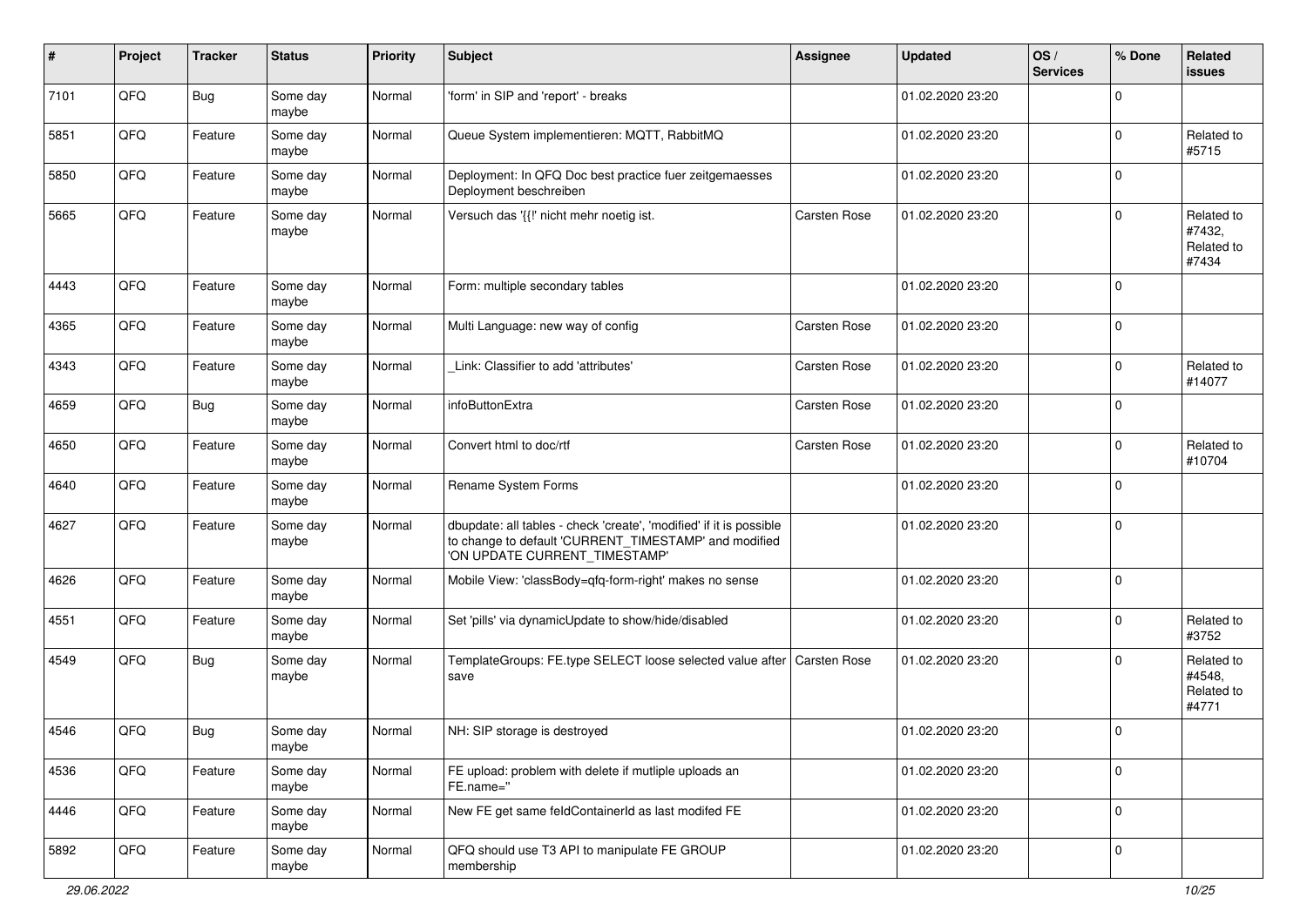| ∦    | Project        | <b>Tracker</b> | <b>Status</b>     | <b>Priority</b> | <b>Subject</b>                                                                                        | <b>Assignee</b> | <b>Updated</b>   | OS/<br><b>Services</b> | % Done              | Related<br>issues                              |
|------|----------------|----------------|-------------------|-----------------|-------------------------------------------------------------------------------------------------------|-----------------|------------------|------------------------|---------------------|------------------------------------------------|
| 5480 | QFQ            | Feature        | Some day<br>maybe | Normal          | QFQ: Dokumentation mit Screenshots versehen                                                           | Carsten Rose    | 01.02.2020 23:20 |                        | 0                   | Related to<br>#9879                            |
| 5452 | QFQ            | Feature        | Some day<br>maybe | Normal          | Thumbnails from PDF: bad quality                                                                      |                 | 01.02.2020 23:20 |                        | $\mathbf 0$         |                                                |
| 4771 | QFQ            | Bug            | Some day<br>maybe | Normal          | qfq: select-down-values empty after save (edit-form for<br>program administrators)                    | Carsten Rose    | 01.02.2020 23:20 |                        | 0                   | Related to<br>#4549, Has<br>duplicate<br>#4282 |
| 4719 | QFQ            | Feature        | Some day<br>maybe | Normal          | Custom Message in Client in case of 'Browser tab close,<br>modification will be lost'                 |                 | 01.02.2020 23:20 |                        | 0                   |                                                |
| 3547 | QFQ            | Bug            | New               | Normal          | FE of type 'note' causes writing of empty fields.                                                     | Carsten Rose    | 01.02.2020 23:21 |                        | 0                   |                                                |
| 3504 | QFQ            | Feature        | New               | Normal          | Logging: welche Action FEs werden wann wie ausgefuehrt                                                | Carsten Rose    | 01.02.2020 23:21 |                        | 0                   | Related to<br>#5458,<br>Related to<br>#4092    |
| 5576 | QFQ            | <b>Bug</b>     | New               | Normal          | Using MySQL 'DROP' requires privilege - wich is not really<br>necessary.                              | Carsten Rose    | 01.02.2020 23:21 |                        | $\mathbf 0$         |                                                |
| 5131 | QFQ            | Feature        | <b>New</b>        | Normal          | Activate Spin Gear ('wait/busy' indicator) via LINK attribute                                         | Carsten Rose    | 01.02.2020 23:21 |                        | 0                   |                                                |
| 4250 | QFQ            | Feature        | New               | Normal          | AutoCron in QFQ via PHP                                                                               | Carsten Rose    | 01.02.2020 23:21 |                        | 0                   | Related to<br>#3292,<br>Related to<br>#3291    |
| 6483 | QFQ            | <b>Bug</b>     | New               | Normal          | R Store funktioniert nicht bei 'Report Notation' im FE                                                | Carsten Rose    | 01.02.2020 23:21 |                        | 0                   |                                                |
| 6462 | QFQ            | <b>Bug</b>     | New               | Normal          | File Upload: Nutzlose Fehlermeldung wenn Datei zu gross                                               | Carsten Rose    | 01.02.2020 23:21 |                        | 0                   | Related to<br>#6139                            |
| 6437 | QFQ            | Feature        | New               | Normal          | Neuer Mode Button bei FormElementen                                                                   | Carsten Rose    | 01.02.2020 23:21 |                        | 0                   | Related to<br>#9668.<br>Blocked by<br>#9678    |
| 6292 | QFQ            | Feature        | New               | Normal          | Download: File speichern mit Hash aber original Filename in<br>der Datenbank vermerken fuer Downloads | Carsten Rose    | 01.02.2020 23:21 |                        | $\mathbf 0$         |                                                |
| 6289 | QFQ            | Feature        | New               | Normal          | Form: Log                                                                                             | Carsten Rose    | 01.02.2020 23:21 |                        | $\mathbf 0$         |                                                |
| 6765 | QFQ            | Feature        | New               | Normal          | Moeglichkeit via QFQ eigene Logs zu schreiben                                                         | Carsten Rose    | 01.02.2020 23:21 |                        | 0                   |                                                |
| 6677 | $\mathsf{QFQ}$ | <b>Bug</b>     | New               | Normal          | Error message FE Action Element: no/wrong FE reference<br>who cause the problem.                      | Carsten Rose    | 01.02.2020 23:21 |                        | 0                   |                                                |
| 6609 | QFQ            | Feature        | New               | Normal          | Formlet: JSON API erweitern                                                                           | Carsten Rose    | 01.02.2020 23:21 |                        | 50                  |                                                |
| 6594 | QFQ            | Feature        | New               | Normal          | Excel: on download, check if there is a valid sip                                                     | Carsten Rose    | 01.02.2020 23:21 |                        | $\mathbf 0$         |                                                |
| 7119 | QFQ            | Feature        | New               | Normal          | Upload: scaleDownWidth, scaleDownHeight                                                               | Carsten Rose    | 01.02.2020 23:21 |                        | 0                   |                                                |
| 7102 | QFQ            | Feature        | New               | Normal          | Comment sign in report: '#' and '--'                                                                  | Carsten Rose    | 01.02.2020 23:21 |                        | $\mathsf{O}\xspace$ |                                                |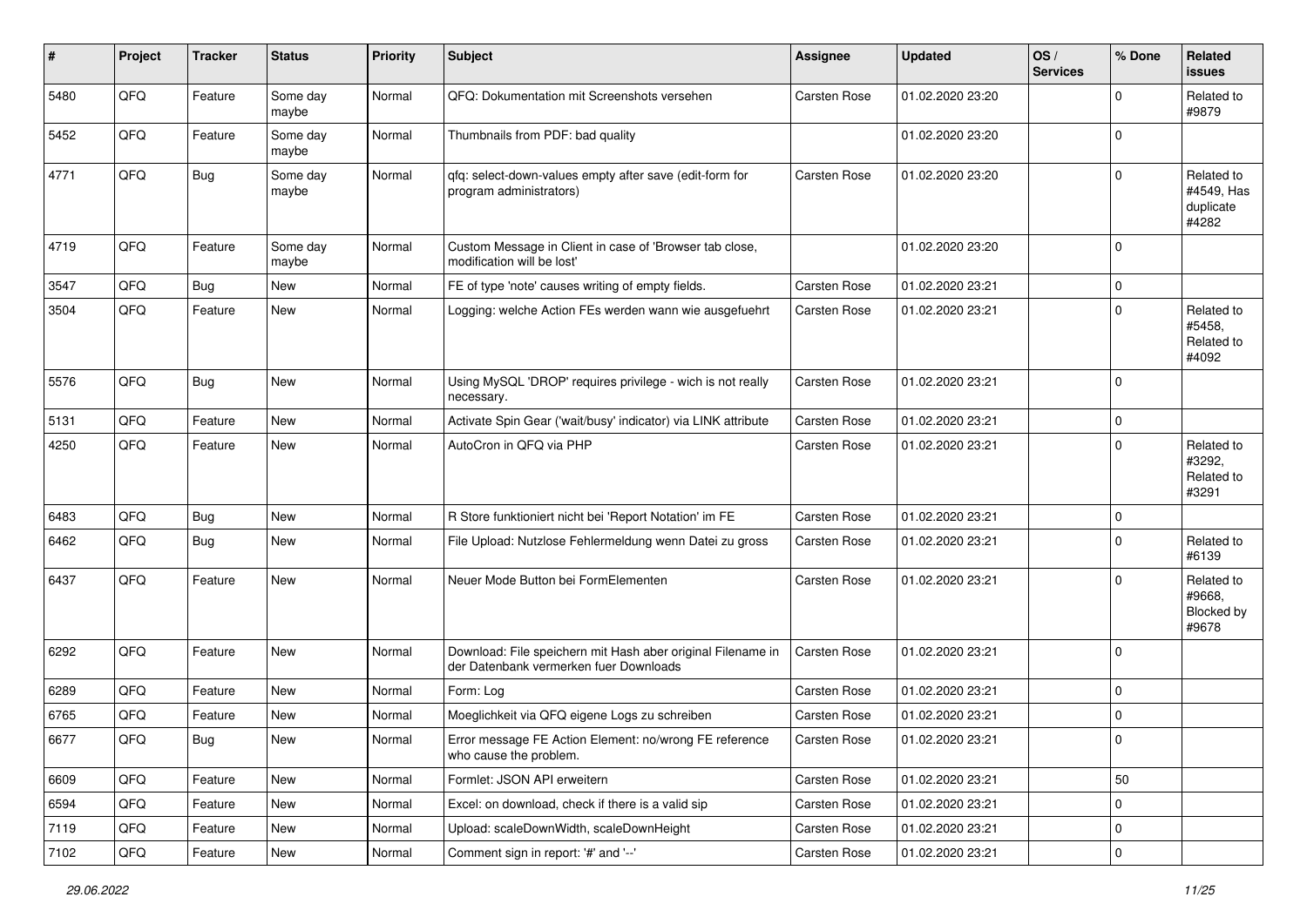| #    | Project | <b>Tracker</b> | <b>Status</b>     | <b>Priority</b> | Subject                                                                                                                    | <b>Assignee</b> | <b>Updated</b>   | OS/<br><b>Services</b> | % Done      | Related<br>issues         |
|------|---------|----------------|-------------------|-----------------|----------------------------------------------------------------------------------------------------------------------------|-----------------|------------------|------------------------|-------------|---------------------------|
| 7099 | QFQ     | Feature        | New               | Normal          | Redesign FormEditor                                                                                                        | Carsten Rose    | 01.02.2020 23:21 |                        | $\Omega$    |                           |
| 7014 | QFQ     | Bug            | New               | Normal          | Sending invalid emails succeeds when<br>debug.redirectAllMailTo is set                                                     | Carsten Rose    | 01.02.2020 23:21 |                        | $\Omega$    |                           |
| 6912 | QFQ     | <b>Bug</b>     | New               | Normal          | error Message Var 'deadline' already set in SIP - in Form<br>with FE.value={{deadline:R:::{{deadlinePeriod:Y}}}}           | Carsten Rose    | 01.02.2020 23:21 |                        | $\Omega$    |                           |
| 6855 | QFQ     | Feature        | New               | Normal          | With {{feUser:U}}!={{feUser:T}}: Save / Delete: only possible<br>with {{feUserSave:U}}='yes' and '{{feUserDelete:U}}='yes' | Carsten Rose    | 01.02.2020 23:21 |                        | $\Omega$    |                           |
| 6972 | QFQ     | Feature        | Some day<br>maybe | Normal          | Fabric Clipboard / cross browser tab                                                                                       | Benjamin Baer   | 01.02.2020 23:21 |                        | $\Omega$    |                           |
| 6970 | QFQ     | Feature        | Some day<br>maybe | Normal          | tablesorter: default fuer 'sortReset' aendern von 'Ctrl' zu 'Alt'                                                          | Benjamin Baer   | 01.02.2020 23:21 |                        | 0           |                           |
| 7481 | QFQ     | Feature        | <b>New</b>        | Normal          | Detect 'BaseUrl' automatically                                                                                             | Carsten Rose    | 01.02.2020 23:21 |                        | $\mathbf 0$ |                           |
| 7342 | QFQ     | Feature        | New               | Normal          | add content $=$ hide this                                                                                                  | Carsten Rose    | 01.02.2020 23:21 |                        | $\mathbf 0$ |                           |
| 7280 | QFQ     | Feature        | New               | Normal          | recently used table                                                                                                        | Carsten Rose    | 01.02.2020 23:21 |                        | $\Omega$    |                           |
| 7261 | QFQ     | Bug            | New               | Normal          | Report pathFilename for user without path, only the filename                                                               | Carsten Rose    | 01.02.2020 23:21 |                        | $\mathbf 0$ |                           |
| 7239 | QFQ     | Feature        | New               | Normal          | TinyMCE: html tag whitelist                                                                                                | Carsten Rose    | 01.02.2020 23:21 |                        | $\Omega$    | Related to<br>#14320      |
| 7219 | QFQ     | Bug            | New               | Normal          | typeSheadSql / typeAheadSqlPrefetch: change to curly<br>braces                                                             | Carsten Rose    | 01.02.2020 23:21 |                        | l 0         |                           |
| 7175 | QFQ     | Feature        | New               | Normal          | Upload: md5 hash as filename                                                                                               | Carsten Rose    | 01.02.2020 23:21 |                        | $\mathbf 0$ |                           |
| 9602 | QFQ     | Feature        | New               | Normal          | Form definition as JSON                                                                                                    | Carsten Rose    | 01.02.2020 23:21 |                        | $\Omega$    | Related to<br>#9600       |
| 7683 | QFQ     | Feature        | New               | Normal          | Special column names in '{{ SELECT  AS _link }}' should be Carsten Rose<br>detected                                        |                 | 01.02.2020 23:21 |                        | $\Omega$    |                           |
| 7681 | QFQ     | Feature        | <b>New</b>        | Normal          | Optional switch off 'check for modified record'                                                                            | Carsten Rose    | 01.02.2020 23:21 |                        | 0           |                           |
| 7574 | QFQ     | Bug            | New               | Normal          | Substitute error: form element not reported / dont parse<br>Form.note                                                      | Carsten Rose    | 01.02.2020 23:21 |                        | $\Omega$    |                           |
| 7521 | QFQ     | Feature        | New               | Normal          | TemplateGroup: fe.type=upload                                                                                              | Carsten Rose    | 01.02.2020 23:21 |                        | $\Omega$    | Related to<br>#9706       |
| 4082 | QFQ     | Feature        | New               | Normal          | Dynamic Update: modeSql - useful default                                                                                   | Carsten Rose    | 01.02.2020 23:22 |                        | $\Omega$    |                           |
| 7512 | QFQ     | <b>Bug</b>     | New               | Normal          | FE: inputType=number >> 'pattern' is not respected                                                                         | Carsten Rose    | 01.02.2020 23:22 |                        | 0 I         |                           |
| 7109 | QFQ     | Feature        | New               | Normal          | Dynamic Updates: row/element hide                                                                                          | Carsten Rose    | 01.02.2020 23:22 |                        | 0           | Has<br>duplicate<br>#4081 |
| 7002 | QFQ     | <b>Bug</b>     | New               | Normal          | Dynamic Update: row does not disappear / appear                                                                            | Carsten Rose    | 01.02.2020 23:22 |                        | $\mathbf 0$ |                           |
| 6250 | QFQ     | Feature        | In Progress       | Normal          | Enhance layout: a) Subrecord, b) Subrecord-Title                                                                           | Carsten Rose    | 01.02.2020 23:22 |                        | $\mathbf 0$ | Related to<br>#5391       |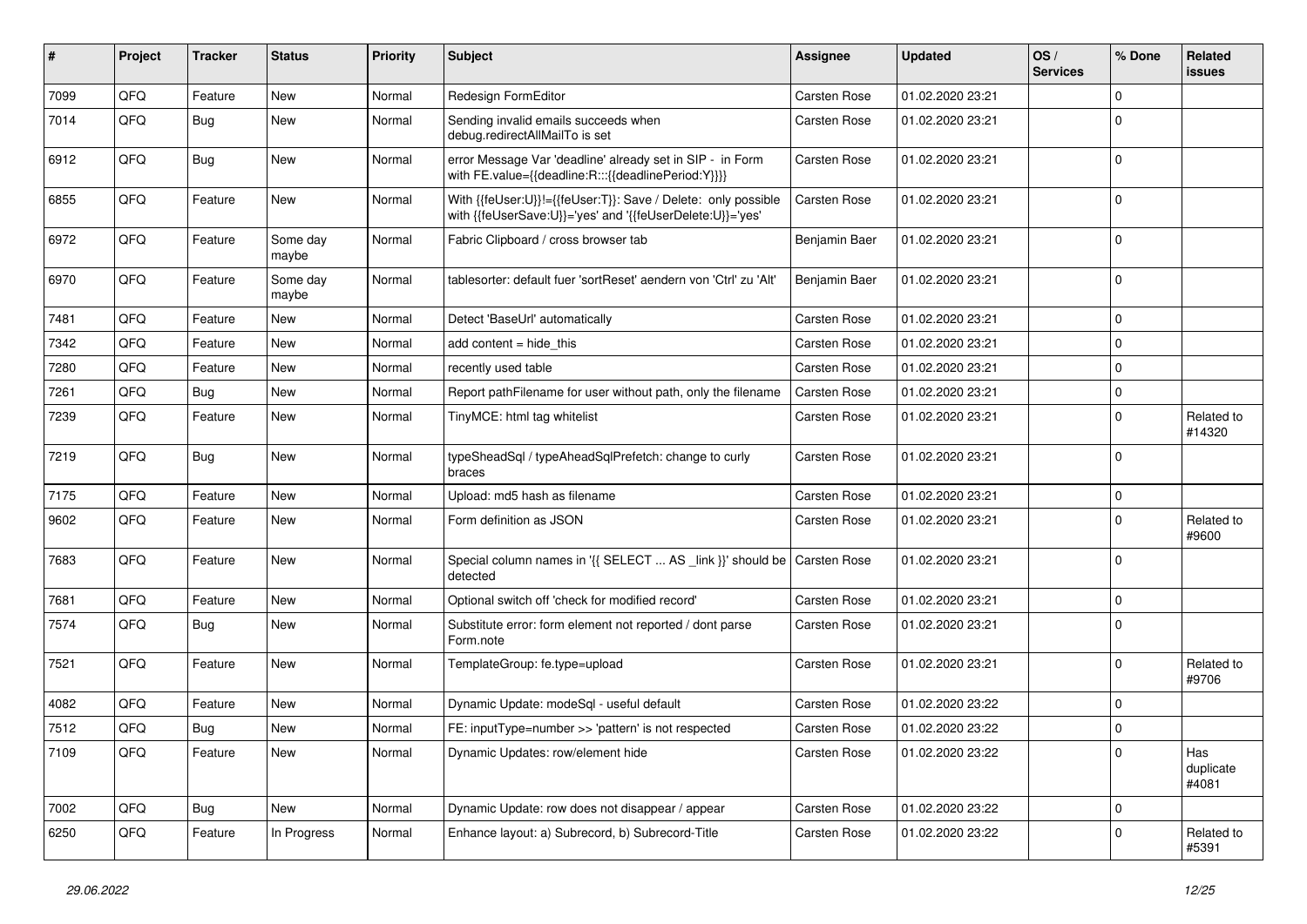| #    | Project | <b>Tracker</b> | <b>Status</b>     | <b>Priority</b> | <b>Subject</b>                                                                                         | Assignee            | <b>Updated</b>   | OS/<br><b>Services</b> | % Done      | Related<br>issues   |
|------|---------|----------------|-------------------|-----------------|--------------------------------------------------------------------------------------------------------|---------------------|------------------|------------------------|-------------|---------------------|
| 7812 | QFQ     | Feature        | <b>New</b>        | Normal          | FE 'Subrecord' - new option 'subrecordShowFilter',<br>'subrecordPaging'                                | Carsten Rose        | 01.02.2020 23:22 |                        | $\Omega$    |                     |
| 7795 | QFQ     | Bug            | <b>New</b>        | Normal          | Readonly Form: Typeahead-Felder                                                                        | <b>Carsten Rose</b> | 01.02.2020 23:22 |                        | $\Omega$    |                     |
| 7685 | QFQ     | <b>Bug</b>     | <b>New</b>        | Normal          | Open FormElement from QFQ error message and save<br>modified record: error about missing {{formId:F}}  | Carsten Rose        | 01.02.2020 23:22 |                        | $\Omega$    |                     |
| 7547 | QFQ     | Bug            | New               | Normal          | Error Message in afterSave: wrong parameter column<br>reported                                         | <b>Carsten Rose</b> | 01.02.2020 23:22 |                        | $\Omega$    |                     |
| 7524 | QFQ     | Bug            | New               | Normal          | QFQ throws a 'General Error' if 'fileadmin/protected/log/' is<br>not writeable                         | <b>Carsten Rose</b> | 01.02.2020 23:22 |                        | $\Omega$    |                     |
| 7520 | QFQ     | Feature        | <b>New</b>        | Normal          | QR Code:  AS _qr ( AS _link)                                                                           | <b>Carsten Rose</b> | 01.02.2020 23:22 |                        | $\Omega$    |                     |
| 7519 | QFQ     | Feature        | New               | Normal          | Select: Multi                                                                                          | <b>Carsten Rose</b> | 01.02.2020 23:22 |                        | $\Omega$    |                     |
| 7513 | QFQ     | <b>Bug</b>     | <b>New</b>        | Normal          | Radios not correct aligned                                                                             | <b>Carsten Rose</b> | 01.02.2020 23:22 |                        | $\Omega$    |                     |
| 7730 | QFQ     | Feature        | Priorize          | Normal          | SELECT Box: title in between                                                                           | Benjamin Baer       | 01.02.2020 23:22 |                        | $\Omega$    |                     |
| 8806 | QFQ     | Feature        | New               | Normal          | SQL Function nl2br                                                                                     | Carsten Rose        | 01.02.2020 23:22 |                        | $\mathbf 0$ |                     |
| 8719 | QFQ     | Feature        | New               | Normal          | extraButtonLock: add support for 0/1                                                                   | Carsten Rose        | 01.02.2020 23:22 |                        | $\mathbf 0$ |                     |
| 8336 | QFQ     | Feature        | New               | Normal          | Form > modified > Close New: a) Optional disable popup, b)<br>custom text, c) mode on save: close stay | Carsten Rose        | 01.02.2020 23:22 |                        | $\mathbf 0$ | Related to<br>#8335 |
| 8089 | QFQ     | Feature        | <b>New</b>        | Normal          | Copy/Paste for FormElements                                                                            | Carsten Rose        | 01.02.2020 23:22 |                        | $\Omega$    |                     |
| 8049 | QFQ     | Bug            | New               | Normal          | FE.type=note, column 'value': text moves some pixel to top<br>after save                               | Carsten Rose        | 01.02.2020 23:22 |                        | $\Omega$    |                     |
| 7924 | QFQ     | Feature        | <b>New</b>        | Normal          | Radio/Checkbox with Tooltip                                                                            | Carsten Rose        | 01.02.2020 23:22 |                        | $\mathbf 0$ |                     |
| 9129 | QFQ     | Feature        | <b>New</b>        | Normal          | sqlValidate: Message as notification, not as error                                                     | <b>Carsten Rose</b> | 01.02.2020 23:22 |                        | $\Omega$    | Related to<br>#9128 |
| 9128 | QFQ     | Feature        | <b>New</b>        | Normal          | Error Message: not replaced variables- a) replace back to '{',<br>b) underline                         | <b>Carsten Rose</b> | 01.02.2020 23:22 |                        | $\Omega$    | Related to<br>#9129 |
| 9127 | QFQ     | Bug            | New               | Normal          | Error Message: change 'roll over' color - text not readable                                            | <b>Carsten Rose</b> | 01.02.2020 23:22 |                        | $\mathbf 0$ |                     |
| 9077 | QFQ     | Bug            | New               | Normal          | typeAheadSql: report broken SQL                                                                        | Carsten Rose        | 01.02.2020 23:22 |                        | $\mathbf 0$ |                     |
| 8975 | QFQ     | Feature        | New               | Normal          | Report Notation: 2.0                                                                                   | Carsten Rose        | 01.02.2020 23:22 |                        | $\Omega$    | Related to<br>#8963 |
| 9130 | QFQ     | Feature        | Some day<br>maybe | Normal          | tablesorter: Automatic Row numbering / Zeilenummer                                                     | Benjamin Baer       | 01.02.2020 23:22 |                        | $\Omega$    |                     |
| 9317 | QFQ     | Bug            | New               | Normal          | FE.type=note: with dynamic show/hidden an empty label<br>causes trouble                                | <b>Carsten Rose</b> | 01.02.2020 23:22 |                        | $\Omega$    |                     |
| 9275 | QFQ     | Bug            | New               | Normal          | autcron: t3 page, which takes to long to respond, is not<br>reported properly                          | Carsten Rose        | 01.02.2020 23:22 |                        | 100         |                     |
| 9208 | QFQ     | Feature        | New               | Normal          | Manage 'recent' records                                                                                | <b>Carsten Rose</b> | 01.02.2020 23:22 |                        | $\Omega$    |                     |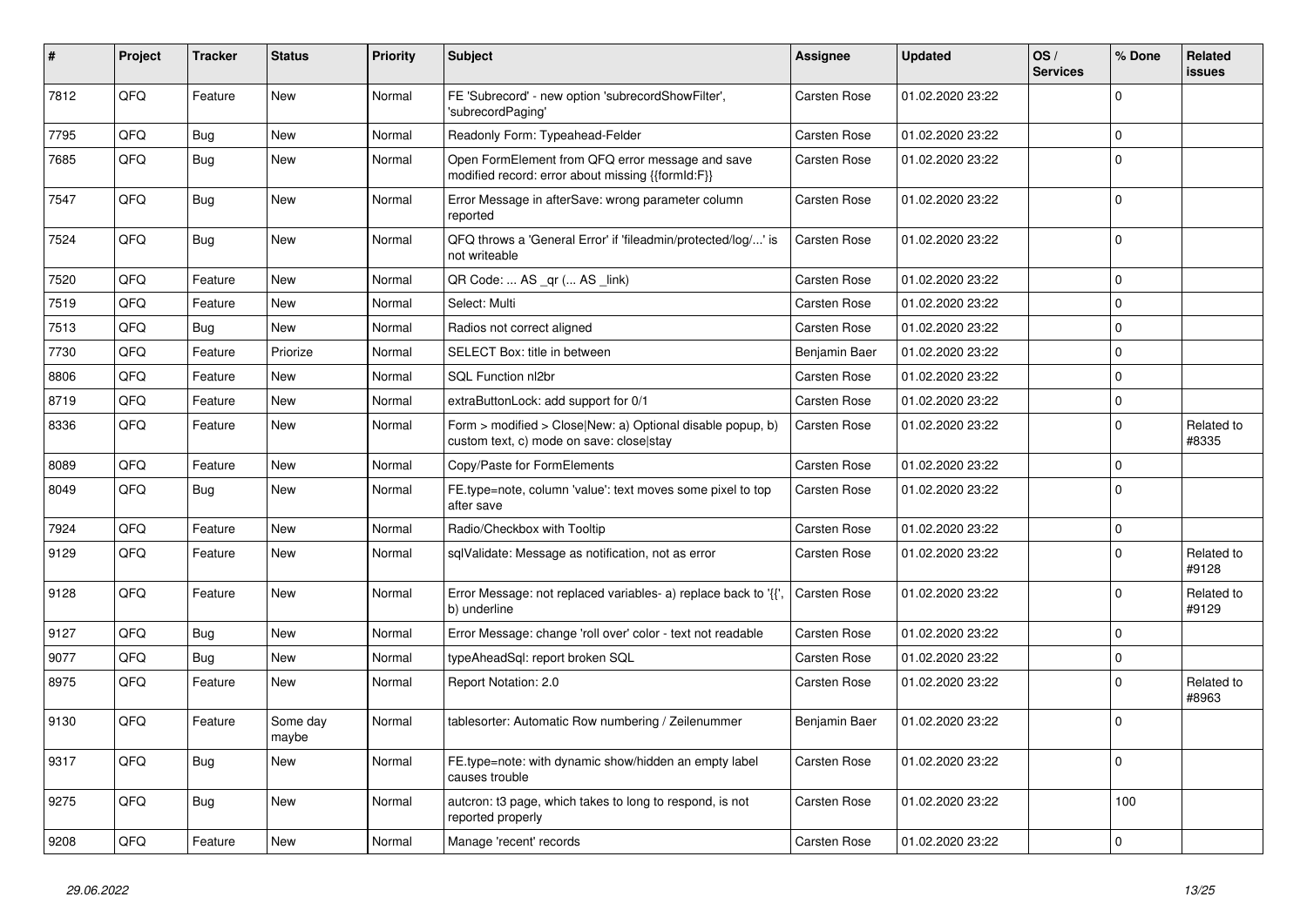| $\vert$ # | Project | <b>Tracker</b> | <b>Status</b> | <b>Priority</b> | <b>Subject</b>                                                                           | <b>Assignee</b>     | <b>Updated</b>   | OS/<br><b>Services</b> | % Done      | Related<br>issues                                                    |
|-----------|---------|----------------|---------------|-----------------|------------------------------------------------------------------------------------------|---------------------|------------------|------------------------|-------------|----------------------------------------------------------------------|
| 9177      | QFQ     | Bug            | <b>New</b>    | Normal          | Bug? QFQ tries to save an action FE, which has real existing<br>column name              | <b>Carsten Rose</b> | 01.02.2020 23:22 |                        | $\mathbf 0$ |                                                                      |
| 9136      | QFQ     | Feature        | <b>New</b>    | Normal          | Create ZIP files with dynamic PDFs                                                       | Carsten Rose        | 01.02.2020 23:22 |                        | $\mathbf 0$ |                                                                      |
| 9537      | QFQ     | Feature        | <b>New</b>    | Normal          | FormEditor: Edit fieldset in FrontEnd                                                    | <b>Carsten Rose</b> | 01.02.2020 23:22 |                        | $\mathbf 0$ |                                                                      |
| 9533      | QFQ     | <b>Bug</b>     | New           | Normal          | FE.type=upload: Check in 'beforeSave' if upload is given                                 | Carsten Rose        | 01.02.2020 23:22 |                        | $\Omega$    | Related to<br>#11523                                                 |
| 9352      | QFQ     | Feature        | New           | Normal          | FE 'Native' fire slaveld, sqlAfter, sqllns                                               | <b>Carsten Rose</b> | 01.02.2020 23:22 |                        | $\mathbf 0$ |                                                                      |
| 9811      | QFQ     | Feature        | New           | Normal          | Report: tag every n'th row                                                               | Carsten Rose        | 01.02.2020 23:22 |                        | $\mathbf 0$ |                                                                      |
| 9783      | QFQ     | <b>Bug</b>     | New           | Normal          | Email with special characters                                                            | Carsten Rose        | 01.02.2020 23:22 |                        | $\mathbf 0$ |                                                                      |
| 9781      | QFQ     | Feature        | <b>New</b>    | Normal          | Button: CSS class to make buttons smaller                                                | <b>Carsten Rose</b> | 01.02.2020 23:22 |                        | $\mathbf 0$ |                                                                      |
| 9707      | QFQ     | Feature        | New           | Normal          | SIP security: encode pageld and check pageld on decode                                   | <b>Carsten Rose</b> | 01.02.2020 23:22 |                        | $\mathbf 0$ |                                                                      |
| 9706      | QFQ     | Feature        | New           | Normal          | Multi File Upload (hidden template group)                                                | <b>Carsten Rose</b> | 01.02.2020 23:22 |                        | $\mathbf 0$ | Related to<br>#7521,<br>Related to<br>#5562,<br>Related to<br>#13330 |
| 9691      | QFQ     | <b>Bug</b>     | In Progress   | Normal          | Checkbox: dynamic update > readonly                                                      | <b>Carsten Rose</b> | 01.02.2020 23:22 |                        | 50          | Related to<br>#9834                                                  |
| 10015     | QFQ     | Feature        | Priorize      | Normal          | Monospace in Textarea                                                                    | Carsten Rose        | 03.02.2020 13:40 |                        | $\Omega$    |                                                                      |
| 10003     | QFQ     | Feature        | Priorize      | Normal          | fieldset: stronger visualize group                                                       | Benjamin Baer       | 12.02.2020 08:13 |                        | $\Omega$    |                                                                      |
| 10115     | QFQ     | Feature        | <b>New</b>    | Normal          | TypeAhead: static list                                                                   | <b>Carsten Rose</b> | 26.02.2020 16:42 |                        | 100         |                                                                      |
| 10324     | QFQ     | <b>Bug</b>     | New           | Normal          | Excel Export mit Template funktioniert nur, wenn Template<br>vor uid kommt               |                     | 30.03.2020 11:20 |                        | $\mathbf 0$ | Related to<br>#10257                                                 |
| 4050      | QFQ     | Feature        | <b>New</b>    | Normal          | sql.log: 1) FormElement ID which causes a specific action,<br>2) Result in the same row. | <b>Carsten Rose</b> | 15.04.2020 11:35 |                        | $\mathbf 0$ | Related to<br>#5458                                                  |
| 10082     | QFQ     | <b>Bug</b>     | New           | Normal          | FE.type=SELECT - 'sanatize' Class                                                        | Carsten Rose        | 07.05.2020 09:36 |                        | $\Omega$    | Related to<br>#10081                                                 |
| 10119     | QFQ     | Feature        | <b>New</b>    | Normal          | Dropdown (selectlist) & TypeAhead: format and catagorize list                            | Carsten Rose        | 07.05.2020 09:36 |                        | $\mathbf 0$ |                                                                      |
| 10124     | QFQ     | Feature        | Feedback      | Normal          | afa AAI-Login                                                                            | Karin Niffeler      | 07.05.2020 09:36 |                        | $\mathbf 0$ |                                                                      |
| 10322     | QFQ     | Bug            | New           | Normal          | FormElement / Radio: missing column 'enum' >> FE not<br>reported                         | Carsten Rose        | 07.05.2020 09:37 |                        | $\mathbf 0$ |                                                                      |
| 10384     | QFQ     | Feature        | <b>New</b>    | Normal          | Parameter Exchange QFQ Instances                                                         |                     | 07.05.2020 09:38 |                        | $\mathbf 0$ |                                                                      |
| 10443     | QFQ     | Feature        | In Progress   | Normal          | Konzept _api / _live                                                                     | Carsten Rose        | 07.05.2020 09:39 |                        | $\Omega$    |                                                                      |
| 5559      | QFQ     | Bug            | New           | Normal          | FE.type = Upload: 'accept' might contain variables                                       | Carsten Rose        | 11.05.2020 21:23 |                        | $\Omega$    |                                                                      |
| 10593     | QFQ     | Feature        | New           | Normal          | label2: text behind input element                                                        | Carsten Rose        | 16.05.2020 10:57 |                        | $\Omega$    |                                                                      |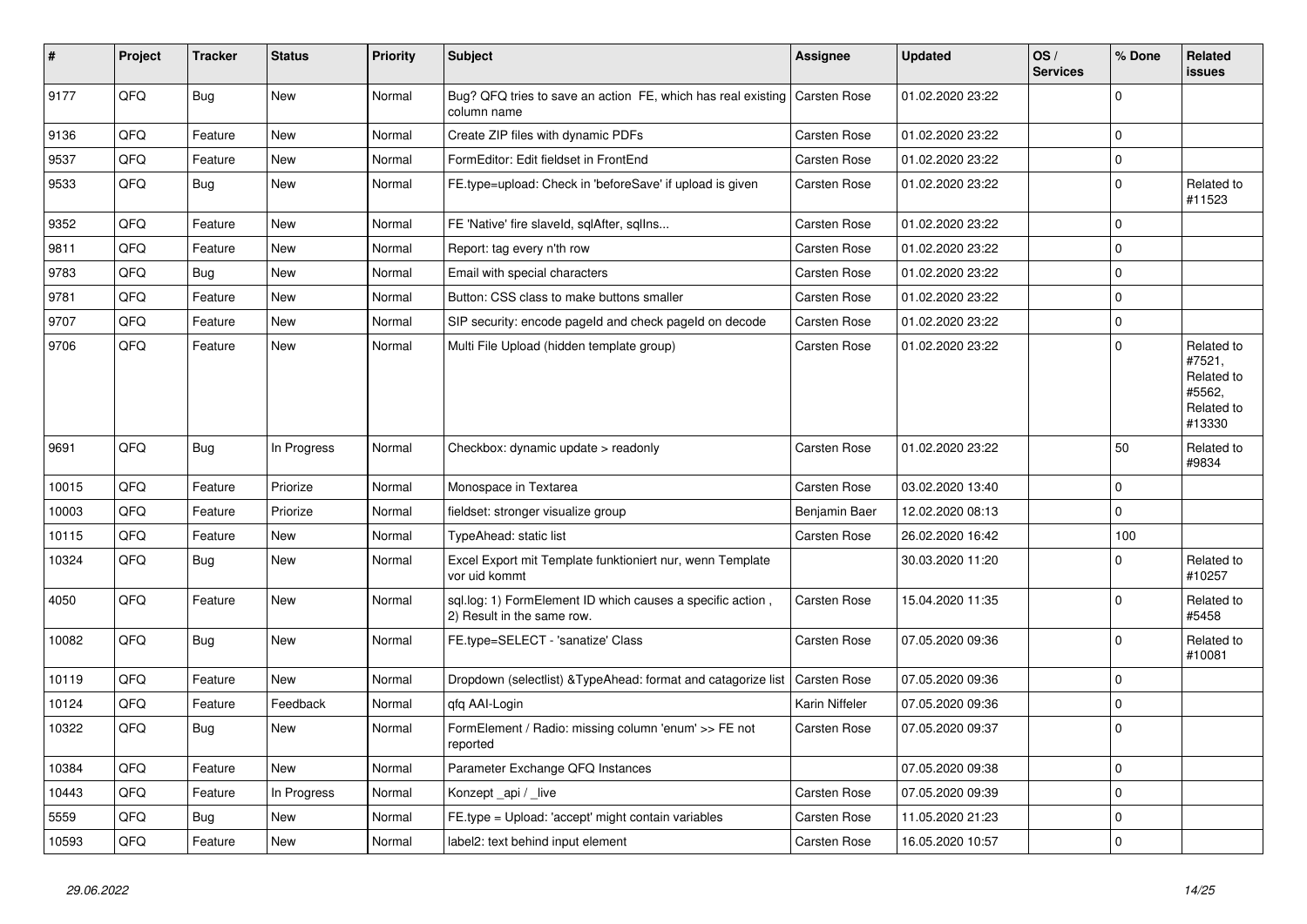| #     | <b>Project</b> | <b>Tracker</b> | <b>Status</b>     | <b>Priority</b> | <b>Subject</b>                                                                                     | Assignee            | <b>Updated</b>   | OS/<br><b>Services</b> | % Done      | Related<br>issues                                                    |
|-------|----------------|----------------|-------------------|-----------------|----------------------------------------------------------------------------------------------------|---------------------|------------------|------------------------|-------------|----------------------------------------------------------------------|
| 5345  | QFQ            | Feature        | New               | Normal          | Report: UPDATE / INSERT / DELETE statements should<br>trigger subqueries, depending on the result. | <b>Carsten Rose</b> | 27.05.2020 16:11 |                        | $\Omega$    |                                                                      |
| 10658 | QFQ            | Bug            | New               | Normal          | processReadOnly broken                                                                             | <b>Carsten Rose</b> | 27.05.2020 17:55 |                        | $\mathbf 0$ |                                                                      |
| 10005 | QFQ            | Feature        | Priorize          | Normal          | Report / special column name:  AS _calendar                                                        | Carsten Rose        | 03.06.2020 17:28 |                        | $\Omega$    |                                                                      |
| 10738 | QFQ            | Feature        | Some day<br>maybe | Normal          | CORS headers for external API requests                                                             |                     | 10.06.2020 14:00 |                        | $\mathbf 0$ |                                                                      |
| 3432  | QFQ            | Feature        | New               | Normal          | subrecord: dynamicUpdate                                                                           | Carsten Rose        | 11.06.2020 21:10 |                        | $\Omega$    | Related to<br>#5691                                                  |
| 10763 | QFQ            | Feature        | New               | Normal          | form accessed and submitted despite logout?                                                        |                     | 16.06.2020 11:43 |                        | $\mathbf 0$ |                                                                      |
| 10819 | QFQ            | Feature        | New               | Normal          | Persistent SIP - second try                                                                        | Carsten Rose        | 29.06.2020 23:02 |                        | $\Omega$    | Related to<br>#6261                                                  |
| 10874 | QFQ            | Feature        | <b>New</b>        | Normal          | Erstellen eines Foreign Keys in der Tabelle "FormElement"                                          |                     | 13.07.2020 10:11 |                        | $\Omega$    |                                                                      |
| 10890 | QFQ            | Bug            | New               | Normal          | AutoCron hangs                                                                                     |                     | 20.07.2020 13:56 |                        | $\Omega$    |                                                                      |
| 10976 | QFQ            | Feature        | New               | Normal          | Excel Export Verbesserungen                                                                        | Carsten Rose        | 06.08.2020 10:56 |                        | $\Omega$    |                                                                      |
| 10996 | QFQ            | Feature        | New               | Normal          | Download video via sip: no seek                                                                    | Carsten Rose        | 12.08.2020 14:18 |                        | $\mathbf 0$ |                                                                      |
| 11080 | QFQ            | Feature        | New               | Normal          | Send MQTT messages                                                                                 | <b>Carsten Rose</b> | 29.08.2020 19:49 |                        | $\Omega$    |                                                                      |
| 11076 | QFQ            | Feature        | In Progress       | Normal          | SELECT  AS _websocket                                                                              | Carsten Rose        | 30.08.2020 17:49 |                        | $\mathbf 0$ |                                                                      |
| 11195 | QFQ            | <b>Bug</b>     | <b>New</b>        | Low             | Dynamic Update: Note not updated if new text is empty<br>(v20.4)                                   |                     | 25.09.2020 11:14 |                        | $\Omega$    |                                                                      |
| 11239 | QFQ            | Bug            | New               | Normal          | Radiobutton (plain): horizontales Rendern abhängig vom<br>Datentyp in der Datenbank                | <b>Carsten Rose</b> | 30.09.2020 18:37 |                        | $\Omega$    |                                                                      |
| 11504 | QFQ            | Feature        | New               | Normal          | Dynamic Update: Button text update for 'Save',' Close' &<br>'Delete'                               | <b>Carsten Rose</b> | 12.11.2020 23:44 |                        | $\mathbf 0$ |                                                                      |
| 10937 | QFQ            | Bug            | New               | Normal          | Fehler mit abhängigen Select- Feldern beim Positionieren                                           | Carsten Rose        | 12.11.2020 23:45 |                        | $\Omega$    |                                                                      |
| 10759 | QFQ            | <b>Bug</b>     | New               | Normal          | emptyMeansNull - Feld falsch aktualisiert                                                          |                     | 12.11.2020 23:45 |                        | $\Omega$    |                                                                      |
| 10704 | QFQ            | Bug            | New               | Normal          | wkhtml problem rendering fullCalendar.js / fabric.js >><br>successor: puppeteer                    | <b>Carsten Rose</b> | 12.11.2020 23:45 |                        | $\Omega$    | Related to<br>#5024,<br>Related to<br>#4650,<br>Related to<br>#10715 |
| 10588 | QFQ            | Bug            | New               | Normal          | typeahed Tag: Doku anpassen                                                                        | <b>Carsten Rose</b> | 12.11.2020 23:45 |                        | $\Omega$    |                                                                      |
| 11522 | QFQ            | <b>Bug</b>     | <b>New</b>        | Normal          | Aus/Einblenden von Reitern                                                                         |                     | 13.11.2020 14:58 |                        | $\Omega$    |                                                                      |
| 11523 | QFQ            | Feature        | New               | Normal          | Mit dynamic Update erkennen, ob Upload gemacht wurde                                               | Carsten Rose        | 13.11.2020 15:07 |                        | $\Omega$    | Related to<br>#9533                                                  |
| 11535 | QFQ            | Feature        | New               | Normal          | Ability to create SQL columns in frontend QFQ forms                                                |                     | 17.11.2020 12:11 |                        | $\mathbf 0$ |                                                                      |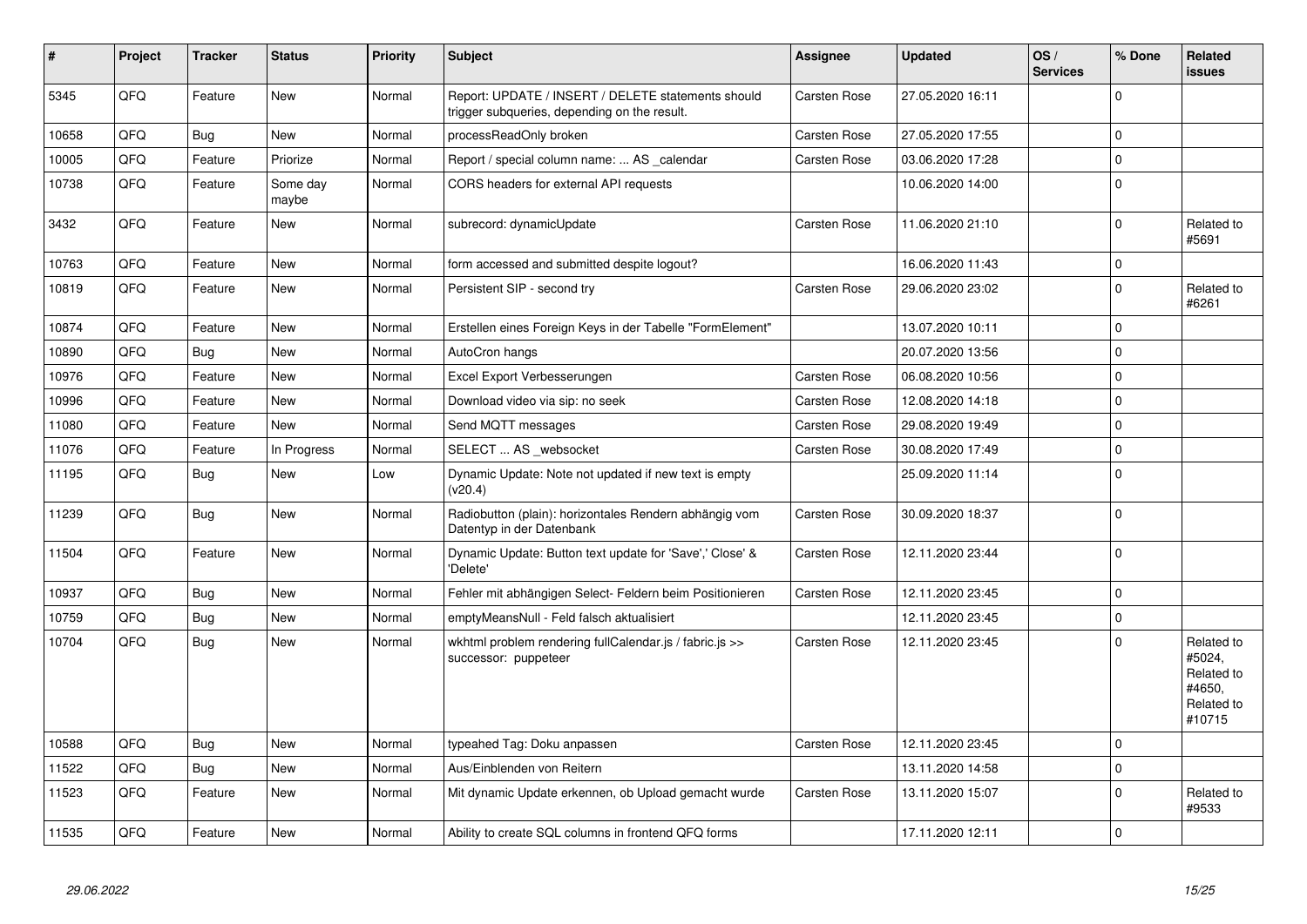| #     | Project | <b>Tracker</b> | <b>Status</b>     | <b>Priority</b> | Subject                                                                                              | <b>Assignee</b>     | <b>Updated</b>   | OS/<br><b>Services</b> | % Done              | Related<br>issues    |
|-------|---------|----------------|-------------------|-----------------|------------------------------------------------------------------------------------------------------|---------------------|------------------|------------------------|---------------------|----------------------|
| 11534 | QFQ     | Feature        | New               | Normal          | Report: Action on selected rows - Table batchprocessing<br>feature                                   |                     | 18.11.2020 08:15 |                        | $\mathbf 0$         |                      |
| 11695 | QFQ     | <b>Bug</b>     | New               | Normal          | MultiForm required FE Error                                                                          | Carsten Rose        | 04.12.2020 13:34 |                        | 0                   |                      |
| 11715 | QFQ     | <b>Bug</b>     | New               | Normal          | acceptZeroAsRequired and requiredOffButMark do not<br>coincide                                       |                     | 08.12.2020 12:13 |                        | 0                   |                      |
| 11716 | QFQ     | Feature        | <b>New</b>        | Normal          | Form an beliebiger Stelle im Report anzeigen                                                         |                     | 09.12.2020 09:47 |                        | $\mathbf 0$         |                      |
| 11752 | QFQ     | Bug            | New               | Normal          | checkbox renders multiple input elements with same name                                              | <b>Carsten Rose</b> | 17.12.2020 14:58 |                        | 0                   | Related to<br>#11750 |
| 11775 | QFQ     | Feature        | New               | Normal          | Subrecord Tooltip pro Feld                                                                           | <b>Carsten Rose</b> | 18.12.2020 15:22 |                        | $\mathbf 0$         | Related to<br>#11955 |
| 5695  | QFQ     | Feature        | In Progress       | Normal          | Multiform                                                                                            | Carsten Rose        | 02.01.2021 18:38 |                        | $\mathbf 0$         |                      |
| 9126  | QFQ     | Bug            | Some day<br>maybe | Normal          | hidden Form elements are present in page source                                                      |                     | 02.01.2021 18:41 |                        | 0                   |                      |
| 9281  | QFQ     | Bug            | Some day<br>maybe | Normal          | Allow STRICT_TRANS_TABLES                                                                            | <b>Carsten Rose</b> | 02.01.2021 18:43 |                        | 0                   |                      |
| 3880  | QFQ     | Feature        | Some day<br>maybe | Normal          | Form 'Form': anlegen einer Tabelle                                                                   |                     | 14.01.2021 10:12 |                        | 0                   |                      |
| 7229  | QFQ     | Feature        | Some day<br>maybe | Normal          | New FormElement.type: Button                                                                         |                     | 01.02.2021 12:32 |                        | 0                   |                      |
| 9958  | QFQ     | Bug            | Priorize          | Normal          | Broken subrecord query: no error message                                                             | <b>Carsten Rose</b> | 05.02.2021 15:15 |                        | 0                   |                      |
| 12023 | QFQ     | Feature        | New               | Normal          | MySQL Stored Precdure: QDECODESPECIALCHAR()                                                          | Carsten Rose        | 16.02.2021 11:16 |                        | 0                   | Related to<br>#12022 |
| 12038 | QFQ     | Feature        | New               | Normal          | a) STORE_VAR: filenameOnlyStripUniq, b) SP:<br>QSTRIPUNIQ()                                          |                     | 17.02.2021 23:55 |                        | 0                   |                      |
| 12024 | QFQ     | Feature        | New               | Normal          | Excel Export: text columns by default decode<br>htmlspeciachar()                                     | <b>Carsten Rose</b> | 17.02.2021 23:55 |                        | $\mathbf 0$         | Related to<br>#12022 |
| 12039 | QFQ     | Feature        | New               | Normal          | Missing htmlSpecialChar() in pre processing on form submit                                           |                     | 18.02.2021 00:09 |                        | 0                   | Related to<br>#14320 |
| 12040 | QFQ     | <b>Bug</b>     | New               | Normal          | FE Mode 'hidden' für zwei FEs auf einer Zeile                                                        | Carsten Rose        | 18.02.2021 10:13 |                        | $\mathbf 0$         |                      |
| 12045 | QFQ     | Bug            | New               | Normal          | templateGroup afterSave FE: Aufruf ohne<br>sqlHonorFormElements funktioniert nicht                   | Carsten Rose        | 18.02.2021 16:33 |                        | 0                   |                      |
| 8187  | QFQ     | Feature        | New               | Normal          | Subrecord: enable/hide new button - make new/edit/delete<br>customizeable.                           | Carsten Rose        | 06.03.2021 18:44 |                        | $\mathbf 0$         | Related to<br>#11326 |
| 3864  | QFQ     | Feature        | New               | Normal          | Encrypt / decrypt field                                                                              | Carsten Rose        | 08.03.2021 18:08 |                        | 0                   |                      |
| 12133 | QFQ     | <b>Bug</b>     | New               | Normal          | NPM, phpSpreadSheet aktualisieren                                                                    | Carsten Rose        | 15.03.2021 09:04 |                        | 0                   |                      |
| 12146 | QFQ     | Feature        | New               | Normal          | Autocron Job: Anzeigen wann der naechste Job ausgefuehrt<br>wird, resp das er nicht ausgefuehrt wird | Carsten Rose        | 15.03.2021 15:23 |                        | 0                   |                      |
| 11516 | QFG     | Feature        | New               | Normal          | Multi Page Form (Previous/Next Buttons)                                                              | Carsten Rose        | 16.03.2021 17:52 |                        | $\mathsf{O}\xspace$ |                      |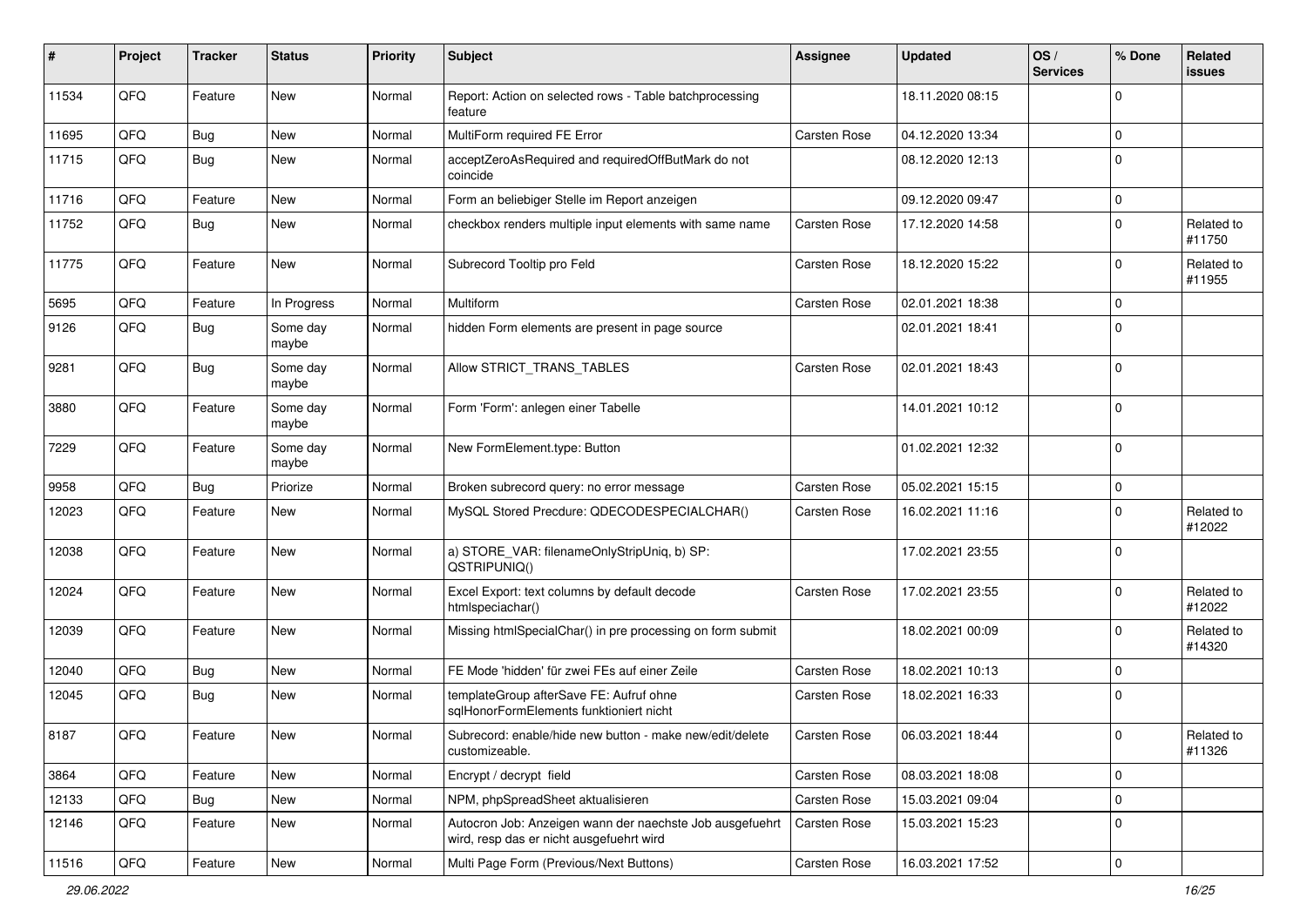| #     | Project | <b>Tracker</b> | <b>Status</b>     | <b>Priority</b> | <b>Subject</b>                                                                                             | <b>Assignee</b>                                        | <b>Updated</b>   | OS/<br><b>Services</b> | % Done      | Related<br>issues                             |                      |
|-------|---------|----------------|-------------------|-----------------|------------------------------------------------------------------------------------------------------------|--------------------------------------------------------|------------------|------------------------|-------------|-----------------------------------------------|----------------------|
| 8217  | QFQ     | Feature        | <b>New</b>        | Normal          | if-elseif-else construct                                                                                   | Carsten Rose                                           | 16.03.2021 18:41 |                        | $\Omega$    | Related to<br>#10716                          |                      |
| 10714 | QFQ     | Feature        | New               | Normal          | multi Table Form                                                                                           | Carsten Rose                                           | 16.03.2021 18:44 |                        | $\mathbf 0$ |                                               |                      |
| 12187 | QFQ     | <b>Bug</b>     | New               | Normal          | Trigger FormAsFile() via Report: probably problem with multi<br>DB setup                                   | Carsten Rose                                           | 20.03.2021 21:20 |                        | $\Omega$    |                                               |                      |
| 11347 | QFQ     | Bug            | Feedback          | Normal          | If Bedingungen funktionieren nicht korrekt                                                                 | Christoph Fuchs                                        | 21.03.2021 20:37 |                        | $\mathbf 0$ |                                               |                      |
| 10080 | QFQ     | Feature        | New               | Normal          | Popup on 'save' / 'close': configure dialog (answer<br>yes/no/cancle/)                                     | Carsten Rose                                           | 28.03.2021 20:52 |                        | $\mathbf 0$ | Is duplicate<br>of #12262                     |                      |
| 12330 | QFQ     | Feature        | <b>New</b>        | Normal          | Copy to input field / text area / TinyMCE                                                                  | Carsten Rose                                           | 07.04.2021 09:01 |                        | $\mathbf 0$ |                                               |                      |
| 12135 | QFQ     | Feature        | New               | Normal          | Subrecord: Notiz                                                                                           |                                                        | 24.04.2021 16:58 |                        | $\mathbf 0$ |                                               |                      |
| 7278  | QFQ     | Feature        | Some day<br>maybe | Normal          | Form: Wert vordefinieren der immer gesetzt wird                                                            |                                                        | 02.05.2021 09:27 |                        | $\Omega$    |                                               |                      |
| 12162 | QFQ     | Feature        | New               | Normal          | FE.type=sendmail: personalized mailing (several mails) via<br>template                                     | Carsten Rose                                           | 03.05.2021 20:45 |                        | $\Omega$    |                                               |                      |
| 12156 | QFQ     | Feature        | <b>New</b>        | Normal          | Form: Optional disable 'leave page'                                                                        |                                                        | 03.05.2021 20:45 |                        | $\mathbf 0$ |                                               |                      |
| 12109 | QFQ     | Feature        | New               | Normal          | Donwload Link: Plain, SIP, Persistent Link, Peristent SIP -<br>new notation                                | <b>Carsten Rose</b>                                    | 03.05.2021 20:45 |                        | $\Omega$    | Related to<br>#12085                          |                      |
| 12480 | QFQ     | Feature        | <b>New</b>        | Normal          | If QFQ upgrade is running, block further request                                                           | Carsten Rose                                           | 03.05.2021 20:45 |                        | $\mathbf 0$ |                                               |                      |
| 12477 | QFQ     | Feature        | New               | Normal          | Support for refactoring: Form, FormElement, diverse<br>Tabellen/Spalten, tt-content Records                | Carsten Rose                                           | 03.05.2021 20:45 |                        | $\Omega$    |                                               |                      |
| 12474 | QFQ     | Feature        | <b>New</b>        | Normal          | Check BaseConfigURL if it is given and the the last char is '/'                                            | Carsten Rose                                           | 03.05.2021 20:45 |                        | $\mathbf 0$ |                                               |                      |
| 12413 | QFQ     | Feature        | <b>New</b>        | Normal          | STORE_TYPO3: enhance for {{be_users.email:T}},<br>{{fe_users.email:T}}                                     | Carsten Rose                                           | 03.05.2021 20:45 |                        | $\Omega$    | Related to<br>#12412,<br>Related to<br>#10012 |                      |
| 12400 | QFQ     | Feature        | <b>New</b>        | Normal          | Tutorial ist in QFQ Doku, Wird in der Suche gefunden, es gibt<br>aber kein Menupunkt - Inhalt ueberpruefen | <b>Carsten Rose</b>                                    | 03.05.2021 20:45 |                        | $\mathbf 0$ |                                               |                      |
| 12269 | QFQ     | Feature        | <b>New</b>        | Normal          | 2FA - Login                                                                                                | Carsten Rose                                           | 03.05.2021 20:45 |                        | $\mathbf 0$ |                                               |                      |
| 11747 | QFQ     | Feature        | New               | Normal          | Maintenance Page with Redirect                                                                             | Carsten Rose                                           | 03.05.2021 20:47 |                        | 0           | Related to<br>#11741                          |                      |
| 4194  | QFQ     | Feature        | In Progress       | Normal          | Bootstrap 4 ist jetzt offiziel                                                                             |                                                        | 03.05.2021 20:47 |                        | $\mathbf 0$ | Related to<br>#10114                          |                      |
| 11955 | QFQ     | Feature        | New               | Normal          | subrecord: new title option to set <th> attributes - e.g. to<br/>customize tablesorter options.</th>       | attributes - e.g. to<br>customize tablesorter options. | Carsten Rose     | 03.05.2021 20:47       |             | $\mathbf 0$                                   | Related to<br>#11775 |
| 11668 | QFQ     | Bug            | New               | Normal          | Play function.sql - problem with mysql                                                                     | Carsten Rose                                           | 03.05.2021 20:48 |                        | 0           |                                               |                      |
| 11667 | QFQ     | <b>Bug</b>     | New               | Normal          | MySQL mariadb-server-10.3: Incorrect datetime value                                                        | Carsten Rose                                           | 03.05.2021 20:48 |                        | $\mathbf 0$ |                                               |                      |
| 12163 | QFQ     | Feature        | New               | Normal          | Checkbox: table wrap                                                                                       | Carsten Rose                                           | 03.05.2021 20:51 |                        | $\mathbf 0$ |                                               |                      |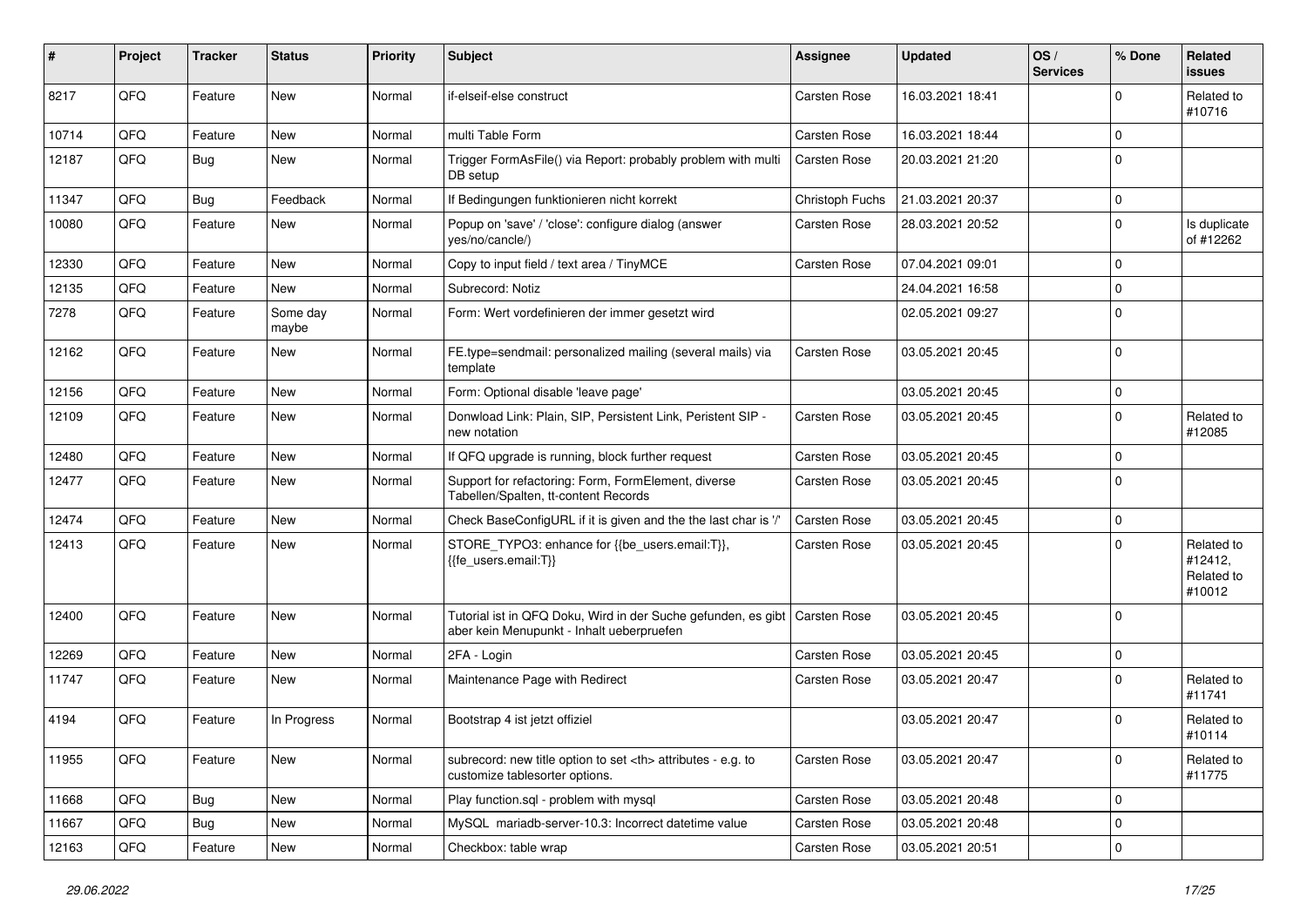| ∦     | Project | <b>Tracker</b> | <b>Status</b>     | Priority | <b>Subject</b>                                                                                         | Assignee            | <b>Updated</b>   | OS/<br><b>Services</b> | % Done      | Related<br><b>issues</b>                     |
|-------|---------|----------------|-------------------|----------|--------------------------------------------------------------------------------------------------------|---------------------|------------------|------------------------|-------------|----------------------------------------------|
| 12119 | QFQ     | Feature        | <b>New</b>        | Normal   | AS paged: error message missing if there ist no 'r' argument.                                          | <b>Carsten Rose</b> | 03.05.2021 20:51 |                        | $\Omega$    |                                              |
| 10345 | QFQ     | Feature        | New               | Normal   | Templates - Patterns QFQ Style                                                                         |                     | 03.05.2021 21:01 |                        | $\Omega$    | Related to<br>#10713                         |
| 10766 | QFQ     | Bug            | New               | High     | Radiobutton / parameter.buttonClass=btn-default: dynamic<br>update                                     |                     | 03.05.2021 21:12 |                        | $\Omega$    | Related to<br>#11237                         |
| 10640 | QFQ     | Bug            | <b>New</b>        | High     | TypeAhead Tag: FE editierbar trotz readOnly                                                            | <b>Carsten Rose</b> | 03.05.2021 21:12 |                        | $\mathbf 0$ |                                              |
| 10508 | QFQ     | <b>Bug</b>     | <b>New</b>        | High     | Multi Form broken on Multi DB Instance                                                                 | Carsten Rose        | 03.05.2021 21:12 |                        | l o         |                                              |
| 10506 | QFQ     | <b>Bug</b>     | <b>New</b>        | High     | Template Group broken on MultiDB instance                                                              | Carsten Rose        | 03.05.2021 21:12 |                        | $\Omega$    | Related to<br>#10505                         |
| 10081 | QFQ     | <b>Bug</b>     | New               | High     | Stale record lock after 'forbidden' character                                                          | <b>Carsten Rose</b> | 03.05.2021 21:12 |                        | $\Omega$    | Related to<br>#10082,<br>Related to<br>#9789 |
| 12468 | QFQ     | <b>Bug</b>     | <b>New</b>        | Urgent   | Form: update Form.title after save                                                                     | <b>Carsten Rose</b> | 03.05.2021 21:12 |                        | l O         |                                              |
| 11850 | QFQ     | Feature        | <b>New</b>        | Urgent   | Wizard Form: basierend auf einer Tabelle eine Form<br>anlegen.                                         |                     | 03.05.2021 21:12 |                        | $\Omega$    | Blocked by<br>#8082                          |
| 11237 | QFQ     | <b>Bug</b>     | <b>New</b>        | High     | Radiobutton / parameter.buttonClass= btn-default - kein dirty<br>Trigger                               | Benjamin Baer       | 03.05.2021 21:12 |                        | $\Omega$    | Related to<br>#10766                         |
| 11057 | QFQ     | Bug            | New               | High     | Checkboxes ohne span.checkmark im Report werden<br>ausgeblendet                                        | Benjamin Baer       | 03.05.2021 21:12 |                        | $\Omega$    | Related to<br>#11039                         |
| 3727  | QFQ     | Feature        | New               | High     | Security: Session Hijacking erschweren                                                                 | Carsten Rose        | 03.05.2021 21:14 |                        | $\mathbf 0$ |                                              |
| 3848  | QFQ     | Feature        | Some day<br>maybe | High     | Antivirus check fuer Upload files in qfq?                                                              | Carsten Rose        | 03.05.2021 21:14 |                        | $\Omega$    | Related to<br>#4131                          |
| 3570  | QFQ     | <b>Bug</b>     | Some day<br>maybe | High     | Formular mit prmitnew   permitEdit=Always wird nicht<br>aufgerufen (ist leer)                          | Carsten Rose        | 03.05.2021 21:14 |                        | $\Omega$    |                                              |
| 3109  | QFQ     | <b>Bug</b>     | Some day<br>maybe | High     | RealUrl: Links werden nicht korrekt gerendert                                                          | Carsten Rose        | 03.05.2021 21:14 |                        | l O         |                                              |
| 3061  | QFQ     | Bug            | Some day<br>maybe | High     | winstitute: mysql connection durcheinander - nmhp17<br>(ag7)/QFQ arbeitet mit DB/Tabellen von biostat. | Carsten Rose        | 03.05.2021 21:14 |                        | $\Omega$    |                                              |
| 880   | QFQ     | Feature        | Some day<br>maybe | Urgent   | Security: PHP, SQL Injection, XSS                                                                      |                     | 03.05.2021 21:14 |                        | $\Omega$    | Related to<br>#14320                         |
| 7650  | QFQ     | Bug            | New               | High     | Optional do not show 'required' sign on FormElement                                                    | <b>Carsten Rose</b> | 03.05.2021 21:14 |                        | $\mathbf 0$ |                                              |
| 5715  | QFQ     | Feature        | New               | High     | PDF Caching                                                                                            | Carsten Rose        | 03.05.2021 21:14 |                        | $\Omega$    | Related to<br>#5851,<br>Related to<br>#6357  |
| 5459  | QFQ     | Bug            | New               | High     | Multi DB: spread system tables between 'QFQ' and 'Data'-DB                                             | <b>Carsten Rose</b> | 03.05.2021 21:14 |                        | $\Omega$    | Related to<br>#4720                          |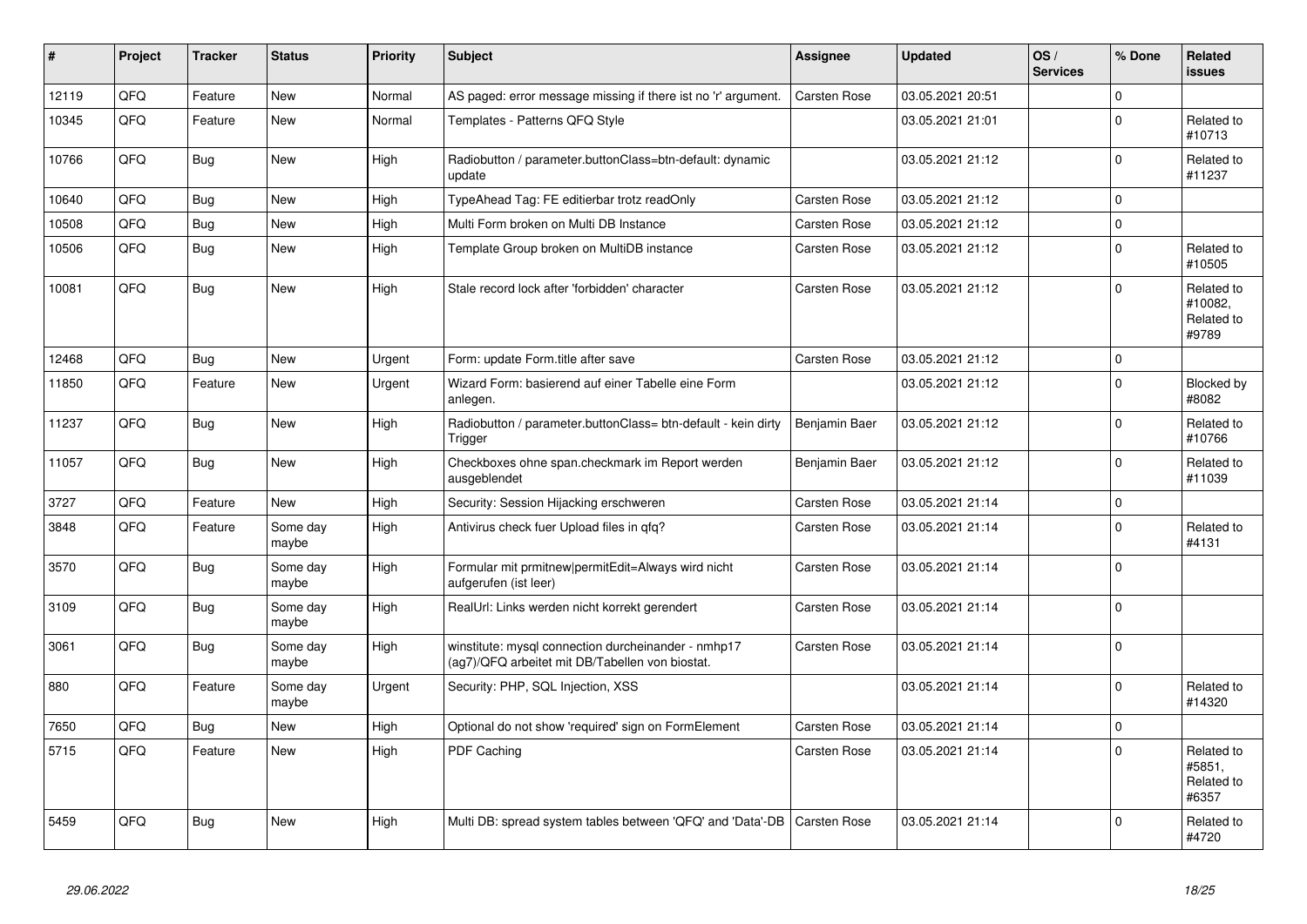| #     | Project | <b>Tracker</b> | <b>Status</b>     | <b>Priority</b> | <b>Subject</b>                                                                               | <b>Assignee</b>     | <b>Updated</b>   | OS/<br><b>Services</b> | % Done      | Related<br>issues         |
|-------|---------|----------------|-------------------|-----------------|----------------------------------------------------------------------------------------------|---------------------|------------------|------------------------|-------------|---------------------------|
| 5221  | QFQ     | Bug            | New               | High            | Download Dialog: Bleibt stehen in FF wenn Datei<br>automatisch gespeichert wird.             | <b>Carsten Rose</b> | 03.05.2021 21:14 |                        | 0           |                           |
| 4279  | QFQ     | <b>Bug</b>     | Some day<br>maybe | High            | config.linkVars lost                                                                         | <b>Carsten Rose</b> | 03.05.2021 21:14 |                        | $\mathbf 0$ |                           |
| 4258  | QFQ     | Feature        | Some day<br>maybe | High            | <b>System Defaults: Forms</b>                                                                | Carsten Rose        | 03.05.2021 21:14 |                        | $\mathbf 0$ |                           |
| 3990  | QFQ     | Feature        | Some day<br>maybe | High            | custom class definition: add space automatically                                             | Carsten Rose        | 03.05.2021 21:14 |                        | $\mathbf 0$ |                           |
| 3967  | QFQ     | Feature        | Some day<br>maybe | High            | Report: Checkbox, Radio, Dropdown, Input welches ohne<br>Submit funktioniert - 'Inline-Form' | <b>Carsten Rose</b> | 03.05.2021 21:14 |                        | $\mathbf 0$ |                           |
| 8962  | QFQ     | Feature        | New               | High            | allow for form fields with identical names                                                   | <b>Carsten Rose</b> | 03.05.2021 21:14 |                        | $\mathbf 0$ |                           |
| 8668  | QFQ     | Bug            | New               | High            | Pill disabled: dyamic mode 'hidden' not respected - FE is still<br>required                  | Carsten Rose        | 03.05.2021 21:14 |                        | 0           |                           |
| 8431  | QFQ     | <b>Bug</b>     | New               | High            | autocron.php with wrong path                                                                 | <b>Carsten Rose</b> | 03.05.2021 21:14 |                        | 0           |                           |
| 8083  | QFQ     | <b>Bug</b>     | New               | High            | FormEditor: primary table list does not respect<br>'indexDb={{indexData:Y}}'                 | Carsten Rose        | 03.05.2021 21:14 |                        | $\Omega$    | Has<br>duplicate<br>#6678 |
| 7899  | QFQ     | <b>Bug</b>     | New               | High            | Fe.type=password / retype / required: always complain about<br>missing value                 | <b>Carsten Rose</b> | 03.05.2021 21:14 |                        | $\Omega$    |                           |
| 7850  | QFQ     | Feature        | New               | High            | Upload records: non 'pathFileName' column                                                    | <b>Carsten Rose</b> | 03.05.2021 21:14 |                        | $\mathbf 0$ |                           |
| 9534  | QFQ     | Bug            | Priorize          | Urgent          | FE.type=upload: 'Unknown Mode: ID"                                                           | Carsten Rose        | 03.05.2021 21:14 |                        | $\mathbf 0$ | Related to<br>#9532       |
| 9173  | QFQ     | Bug            | Priorize          | Urgent          | Stale Record Lock: Firefox                                                                   | Carsten Rose        | 03.05.2021 21:14 |                        | 0           | Related to<br>#9789       |
| 9517  | QFQ     | Feature        | In Progress       | High            | Input multiple tags with typeahead                                                           | <b>Carsten Rose</b> | 03.05.2021 21:14 |                        | 40          | Related to<br>#10150      |
| 9548  | QFQ     | Feature        | Feedback          | High            | FormElement: Pattern mismatch - optional report only on<br>focus lost                        | Benjamin Baer       | 03.05.2021 21:14 |                        | $\Omega$    |                           |
| 12465 | QFQ     | Feature        | <b>New</b>        | Normal          | QFQ Function: use in FE to fill StoreRecord                                                  | <b>Carsten Rose</b> | 05.05.2021 21:58 |                        | $\mathbf 0$ |                           |
| 12504 | QFQ     | Feature        | Priorize          | Normal          | sql.log: report fe.id                                                                        | <b>Carsten Rose</b> | 05.05.2021 22:09 |                        | $\mathbf 0$ |                           |
| 12503 | QFQ     | Feature        | Priorize          | Normal          | Detect dangerous UPDATE statement with missing WHERE                                         | <b>Carsten Rose</b> | 05.05.2021 22:09 |                        | $\mathbf 0$ |                           |
| 11320 | QFQ     | Feature        | Priorize          | Normal          | Typo3 Version 10 support                                                                     | Carsten Rose        | 05.05.2021 22:09 |                        | $\Omega$    |                           |
| 9394  | QFQ     | Feature        | Priorize          | Normal          | REST: allow for non numerical ids in get requests                                            | Carsten Rose        | 05.05.2021 22:10 |                        | $\mathbf 0$ |                           |
| 8963  | QFQ     | Feature        | Priorize          | Normal          | Setting values in a store: flexible way                                                      | Carsten Rose        | 05.05.2021 22:10 |                        | $\mathbf 0$ | Related to<br>#8975       |
| 3867  | QFQ     | Feature        | Priorize          | Normal          | Readonly Formular: Template Groups add/delete ausbeldnen                                     | Carsten Rose        | 05.05.2021 22:12 |                        | $\mathbf 0$ |                           |
| 8044  | QFQ     | Feature        | Priorize          | Normal          | Transaction: a) Form, b) Report                                                              | Carsten Rose        | 05.05.2021 22:14 |                        | 0           | Related to<br>#8043       |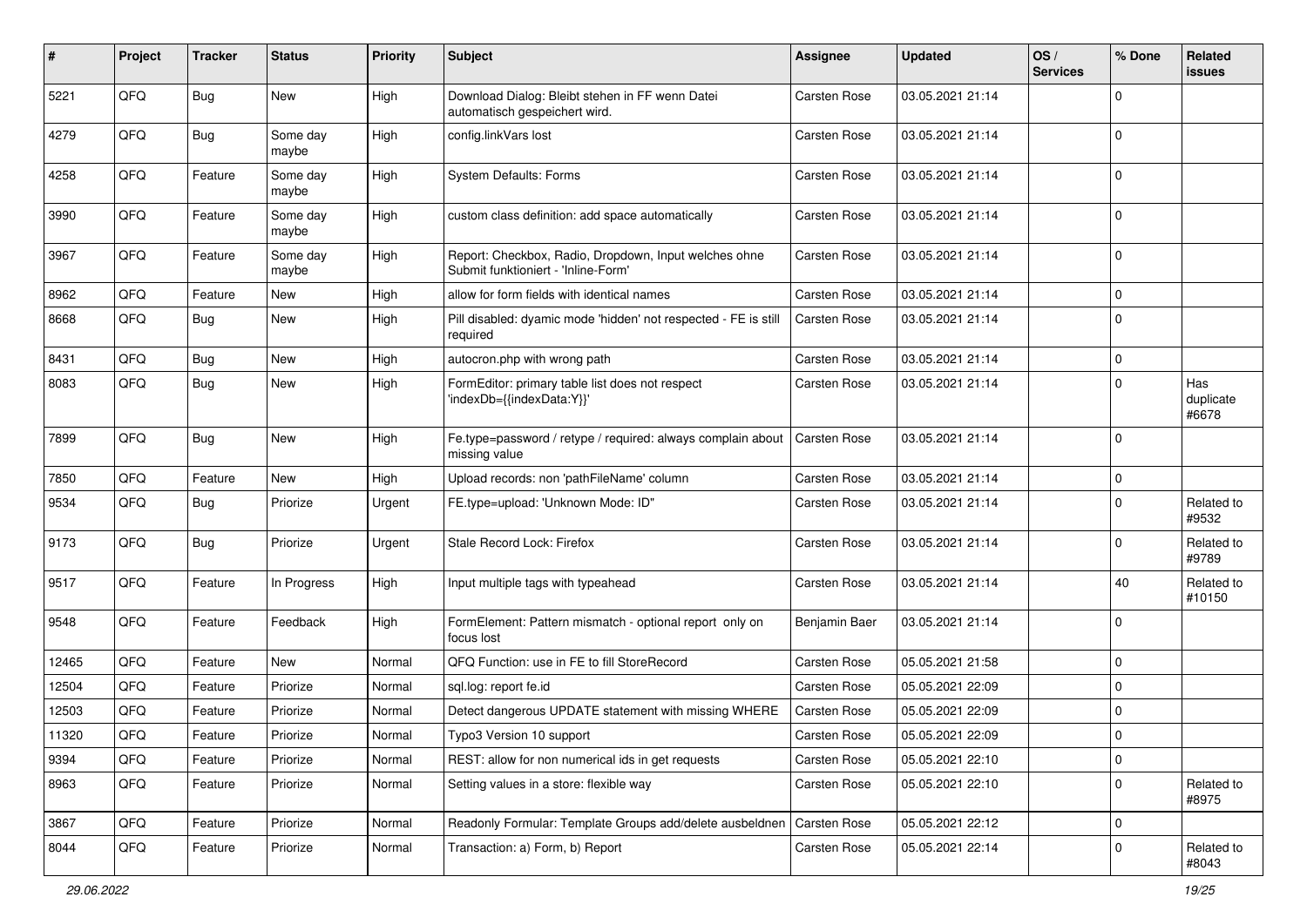| $\vert$ # | Project | <b>Tracker</b> | <b>Status</b> | <b>Priority</b> | <b>Subject</b>                                                                                                 | <b>Assignee</b>     | <b>Updated</b>   | OS/<br><b>Services</b> | % Done      | Related<br><b>issues</b>                                               |
|-----------|---------|----------------|---------------|-----------------|----------------------------------------------------------------------------------------------------------------|---------------------|------------------|------------------------|-------------|------------------------------------------------------------------------|
| 9668      | QFQ     | Feature        | Priorize      | Normal          | Form.mode: rename 'hidden' to 'hide'                                                                           | <b>Carsten Rose</b> | 05.05.2021 22:14 |                        | $\Omega$    | Related to<br>#6437                                                    |
| 12439     | QFQ     | Feature        | In Progress   | Normal          | TinyMCE Paste from Word & Character Count/Limit                                                                | Carsten Rose        | 05.05.2021 22:15 |                        | $\mathbf 0$ |                                                                        |
| 12412     | QFQ     | Feature        | New           | Normal          | Action/Escape qualifier 'e' (empty), '0': if given, an empty<br>string (or '0') will be treated as 'not found' | Carsten Rose        | 08.05.2021 09:40 |                        | $\Omega$    | Related to<br>#12413,<br>Related to<br>#10012                          |
| 10011     | QFQ     | Feature        | Priorize      | Normal          | Offer new STORE_TYPO3 Variable 'beUser', 'beEmail'                                                             | <b>Carsten Rose</b> | 08.05.2021 09:51 |                        | $\Omega$    | Related to<br>#10012,<br>Related to<br>#12511                          |
| 10012     | QFQ     | Feature        | Priorize      | Normal          | redirectAllMailTo: {{beEmail:T}}                                                                               | <b>Carsten Rose</b> | 08.05.2021 09:54 |                        | $\Omega$    | Related to<br>#12412,<br>Related to<br>#12413,<br>Related to<br>#10011 |
| 9221      | QFQ     | Feature        | New           | Normal          | typeAhead: Zeichenlimite ausschalten                                                                           | <b>Carsten Rose</b> | 08.05.2021 17:06 |                        | $\mathbf 0$ |                                                                        |
| 11893     | QFQ     | Feature        | New           | High            | Broken SIP: a) only report one time, b) only report in main<br>column                                          | Carsten Rose        | 12.05.2021 12:13 |                        | $\Omega$    | Related to<br>#12532,<br>Related to<br>#14187                          |
| 12632     | QFQ     | Feature        | New           | Normal          | TinyMCE: Prepare CSS classes for images                                                                        | Carsten Rose        | 04.06.2021 14:35 |                        | 100         | Blocked by<br>#12186                                                   |
| 9531      | QFQ     | Bug            | New           | High            | FE File: Dynamic Update / modeSql / required detected even<br>it not set                                       | Carsten Rose        | 11.06.2021 20:32 |                        | $\Omega$    | Related to<br>#12398                                                   |
| 7890      | QFQ     | <b>Bug</b>     | New           | Normal          | FormElement 'required': extraButtonInfo not aligned                                                            | Carsten Rose        | 11.06.2021 21:17 |                        | $\mathbf 0$ | Related to<br>#11517                                                   |
| 9346      | QFQ     | Feature        | Priorize      | Normal          | beforeSave: check if an upload is given                                                                        | <b>Carsten Rose</b> | 11.06.2021 21:18 |                        | $\mathbf 0$ |                                                                        |
| 9348      | QFQ     | Feature        | New           | Normal          | defaultThumbnailSize: pre render thumbnails                                                                    | <b>Carsten Rose</b> | 12.06.2021 09:05 |                        | $\mathbf 0$ |                                                                        |
| 6723      | QFQ     | Feature        | New           | Normal          | Report QFQ Installation and Version                                                                            | Carsten Rose        | 12.06.2021 09:07 |                        | $\mathbf 0$ |                                                                        |
| 6261      | QFQ     | Feature        | New           | Normal          | Persistent SIP                                                                                                 | Carsten Rose        | 12.06.2021 09:07 |                        | $\Omega$    | Related to<br>#10819                                                   |
| 11460     | QFQ     | Feature        | New           | Normal          | Easier creation of changelog: gitchangelog                                                                     | Carsten Rose        | 12.06.2021 10:20 |                        | l 0         | Related to<br>#13467                                                   |
| 9347      | QFG     | <b>Bug</b>     | New           | High            | FE.type=upload with dynamic show/hidden: required not<br>detected                                              | Carsten Rose        | 12.06.2021 10:40 |                        | $\Omega$    | Related to<br>#5305,<br>Related to<br>#12398                           |
| 9121      | QFG     | <b>Bug</b>     | Priorize      | High            | sip links have r and __dbIndexData set                                                                         | Carsten Rose        | 12.06.2021 10:41 |                        | l 0         |                                                                        |
| 12679     | QFQ     | Feature        | New           | Normal          | tablesorter: custom column width                                                                               | Carsten Rose        | 16.06.2021 11:10 |                        | 0           |                                                                        |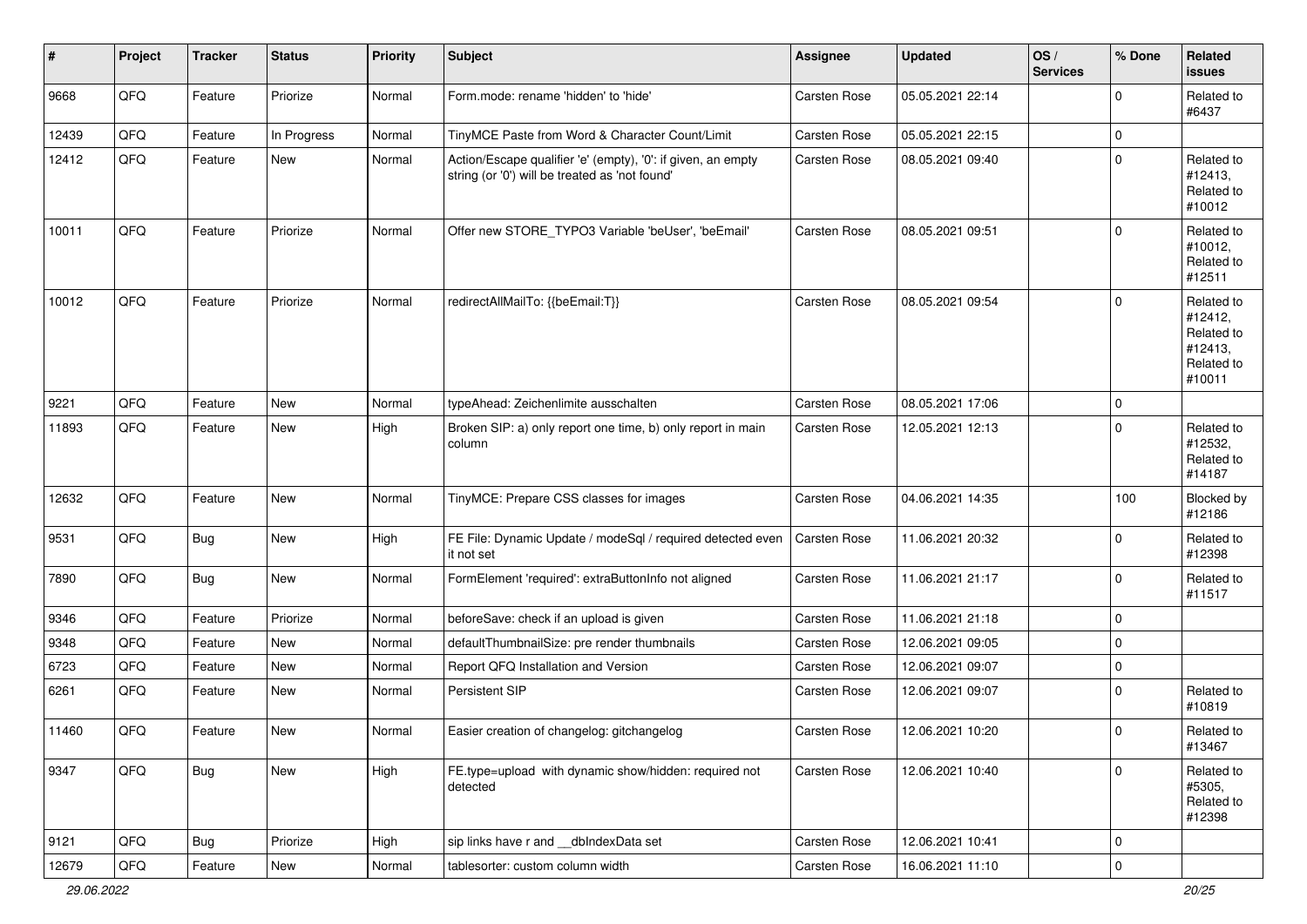| #     | Project | <b>Tracker</b> | <b>Status</b>     | <b>Priority</b> | <b>Subject</b>                                                          | Assignee            | <b>Updated</b>   | OS/<br><b>Services</b> | % Done      | Related<br>issues                             |
|-------|---------|----------------|-------------------|-----------------|-------------------------------------------------------------------------|---------------------|------------------|------------------------|-------------|-----------------------------------------------|
| 5305  | QFQ     | <b>Bug</b>     | <b>New</b>        | Normal          | Upload FormElement: nicht disabled by readonly Form                     | <b>Carsten Rose</b> | 16.06.2021 13:43 |                        | $\Omega$    | Related to<br>#9347,<br>Related to<br>#9834   |
| 8204  | QFQ     | Feature        | Priorize          | High            | Position 'required mark'                                                | Carsten Rose        | 16.06.2021 13:44 |                        | 0           |                                               |
| 9669  | QFQ     | Bug            | Some day<br>maybe | Normal          | Checkbox / Template Group: radio/checkbox visible broken<br>after 'add' | Carsten Rose        | 16.06.2021 13:47 |                        | $\Omega$    | Related to<br>#8091                           |
| 4445  | QFQ     | Feature        | Some day<br>maybe | Normal          | template group: Option to simulate fieldset                             |                     | 28.06.2021 14:11 |                        | 0           |                                               |
| 10661 | QFQ     | <b>Bug</b>     | In Progress       | Normal          | Typo3 Warnungen                                                         | Carsten Rose        | 07.09.2021 13:23 |                        | $\Omega$    | Related to<br>#12440                          |
| 10793 | QFQ     | Feature        | In Progress       | Normal          | <b>Update NPM Packages</b>                                              | <b>Carsten Rose</b> | 07.09.2021 13:25 |                        | 30          |                                               |
| 11980 | QFQ     | Feature        | In Progress       | Normal          | protected verzeichnis MUSS geschützt werden                             | Carsten Rose        | 07.09.2021 13:30 |                        | $\Omega$    |                                               |
| 12325 | QFQ     | Bug            | Priorize          | Normal          | MultiDB form.dblndex not working for report syntax                      | Carsten Rose        | 07.09.2021 13:37 |                        | $\Omega$    | Related to<br>#12145,<br>Related to<br>#12314 |
| 11036 | QFQ     | Feature        | Some day<br>maybe | Normal          | inline report editor permissions                                        | Carsten Rose        | 16.09.2021 15:09 |                        | $\Omega$    | Related to<br>#11323                          |
| 10745 | QFQ     | Feature        | Some day<br>maybe | Normal          | <b>Tablesorter Excel Export</b>                                         | Carsten Rose        | 16.09.2021 15:09 |                        | 0           |                                               |
| 10116 | QFQ     | Feature        | Some day<br>maybe | Normal          | TypeAhead: Tag - show inside 'input' element                            | Carsten Rose        | 16.09.2021 15:09 |                        | $\Omega$    |                                               |
| 7456  | QFQ     | <b>Bug</b>     | Some day<br>maybe | Low             | Todos in Code: solve or make ticket                                     | Carsten Rose        | 16.09.2021 15:10 |                        | $\Omega$    |                                               |
| 7453  | QFQ     | Feature        | Some day<br>maybe | Normal          | import / export forms QFQ                                               | <b>Carsten Rose</b> | 16.09.2021 15:10 |                        | 0           |                                               |
| 7452  | QFQ     | Feature        | Some day<br>maybe | Normal          | automate deployment new QFQ version                                     | Carsten Rose        | 16.09.2021 15:10 |                        | $\mathbf 0$ |                                               |
| 10095 | QFQ     | Feature        | Some day<br>maybe | Normal          | Generic Gitlab Integration into QFQ                                     | Carsten Rose        | 16.09.2021 15:10 |                        | 0 I         |                                               |
| 8586  | QFQ     | Feature        | Some day<br>maybe | Normal          | QFQ: Enhance Error message for 'record not found'                       | <b>Carsten Rose</b> | 16.09.2021 15:10 |                        | $\Omega$    |                                               |
| 8520  | QFQ     | Feature        | Some day<br>maybe | Normal          | Bring QFQ to Composer                                                   | <b>Carsten Rose</b> | 16.09.2021 15:10 |                        | $\Omega$    |                                               |
| 8101  | QFQ     | Feature        | Some day<br>maybe | Normal          | Password hash: support further hashing methods                          | Carsten Rose        | 16.09.2021 15:10 |                        | $\Omega$    |                                               |
| 12315 | QFQ     | Feature        | Some day<br>maybe | Normal          | Form History (Diffs) / Backups                                          | Carsten Rose        | 16.09.2021 15:10 |                        | $\Omega$    |                                               |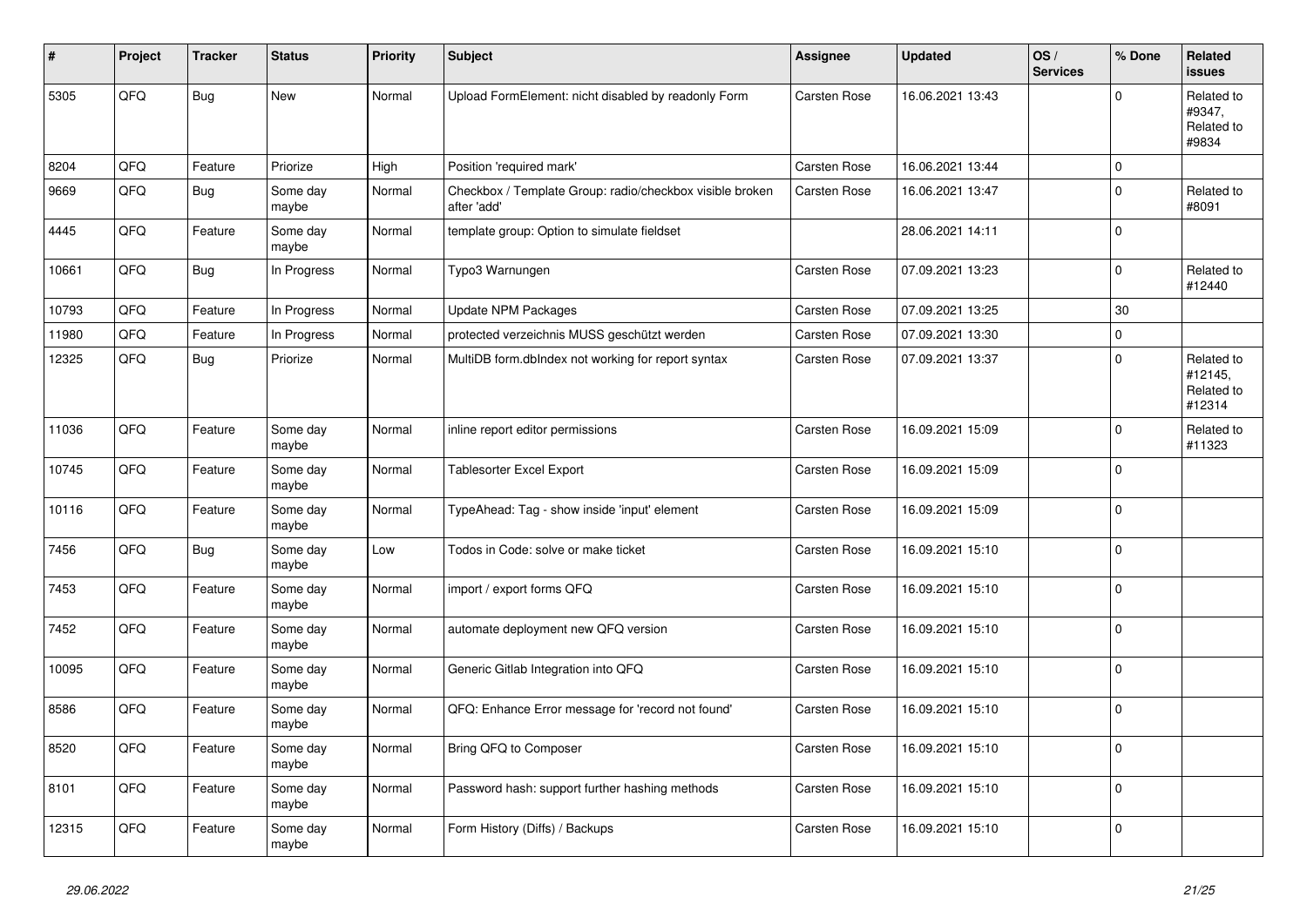| #     | Project | <b>Tracker</b> | <b>Status</b>     | <b>Priority</b> | <b>Subject</b>                                                                                           | Assignee            | <b>Updated</b>   | OS/<br><b>Services</b> | % Done   | Related<br><b>issues</b>                                                |
|-------|---------|----------------|-------------------|-----------------|----------------------------------------------------------------------------------------------------------|---------------------|------------------|------------------------|----------|-------------------------------------------------------------------------|
| 11323 | QFQ     | Feature        | Some day<br>maybe | Normal          | Report Frontend Editor Modal + Codemirror                                                                | <b>Carsten Rose</b> | 16.09.2021 15:10 |                        | $\Omega$ | Related to<br>#11036                                                    |
| 11322 | QFQ     | Feature        | Some day<br>maybe | Normal          | Form Element JSON - (multiline parameter field)                                                          | Carsten Rose        | 16.09.2021 15:10 |                        | $\Omega$ |                                                                         |
| 11217 | QFQ     | Feature        | Some day<br>maybe | Normal          | <b>Extend Script Functionality</b>                                                                       | <b>Carsten Rose</b> | 16.09.2021 15:10 |                        | $\Omega$ |                                                                         |
| 10716 | QFQ     | Feature        | Some day<br>maybe | Normal          | Business Logic mit Externen Skripten                                                                     | Carsten Rose        | 16.09.2021 15:10 |                        | $\Omega$ | Related to<br>#10713,<br>Related to<br>#8217                            |
| 12337 | QFQ     | Feature        | Some day<br>maybe | Normal          | Database.php: better caching                                                                             | <b>Carsten Rose</b> | 16.09.2021 15:10 |                        | $\Omega$ |                                                                         |
| 9013  | QFQ     | <b>Bug</b>     | New               | Normal          | Error in Twig template not handled                                                                       | <b>Carsten Rose</b> | 20.10.2021 13:43 |                        | $\Omega$ |                                                                         |
| 13330 | QFQ     | Feature        | In Progress       | Normal          | Multi Form: Upload                                                                                       | Carsten Rose        | 07.11.2021 12:40 |                        | 50       | Related to<br>#9706                                                     |
| 13354 | QFQ     | Feature        | <b>New</b>        | Normal          | Using Websocket in QFQ                                                                                   | <b>Carsten Rose</b> | 10.11.2021 15:47 |                        | $\Omega$ |                                                                         |
| 8082  | QFQ     | Feature        | Priorize          | High            | Contact form without saving record                                                                       | Carsten Rose        | 07.12.2021 15:20 |                        | $\Omega$ | Related to<br>#8587,<br><b>Blocks</b><br>#11850                         |
| 11702 | QFQ     | Feature        | New               | Normal          | HTML Special Char makes no sense for 'allbut' if '&' is<br>forbidden                                     | Carsten Rose        | 07.12.2021 16:35 |                        | $\Omega$ | Related to<br>#5112,<br>Related to<br>#14320                            |
| 9834  | QFQ     | <b>Bug</b>     | Priorize          | Normal          | Input elements with tag 'disabled' are missing on<br>form-submit: server option 'processReadOnly' broken | <b>Carsten Rose</b> | 07.12.2021 16:43 |                        | $\Omega$ | Related to<br>#9691,<br>Related to<br>#5305, Has<br>duplicate<br>#12331 |
| 12186 | QFQ     | Feature        | <b>New</b>        | High            | TinyMCE Config für Objekte                                                                               | Carsten Rose        | 07.12.2021 17:19 |                        | $\Omega$ | <b>Blocks</b><br>#12632                                                 |
| 10114 | QFQ     | Feature        | New               | High            | Symbol (Link): 'G:' (Glyphicon) replaced by 'i:' (icon)                                                  |                     | 07.12.2021 17:19 |                        | 0        | Related to<br>#3797,<br>Related to<br>#4194                             |
| 6116  | QFQ     | <b>Bug</b>     | Priorize          | High            | value of checkbox not saved                                                                              | <b>Carsten Rose</b> | 07.12.2021 17:19 |                        | 0        |                                                                         |
| 12974 | QFQ     | <b>Bug</b>     | <b>New</b>        | High            | Sanitize Queries in Action-Elements                                                                      | Carsten Rose        | 07.12.2021 17:19 |                        | $\Omega$ |                                                                         |
| 12670 | QFQ     | Bug            | New               | High            | Dropdown-Menu classes können nicht mehr angegeben<br>werden                                              | Carsten Rose        | 07.12.2021 17:19 |                        | $\Omega$ |                                                                         |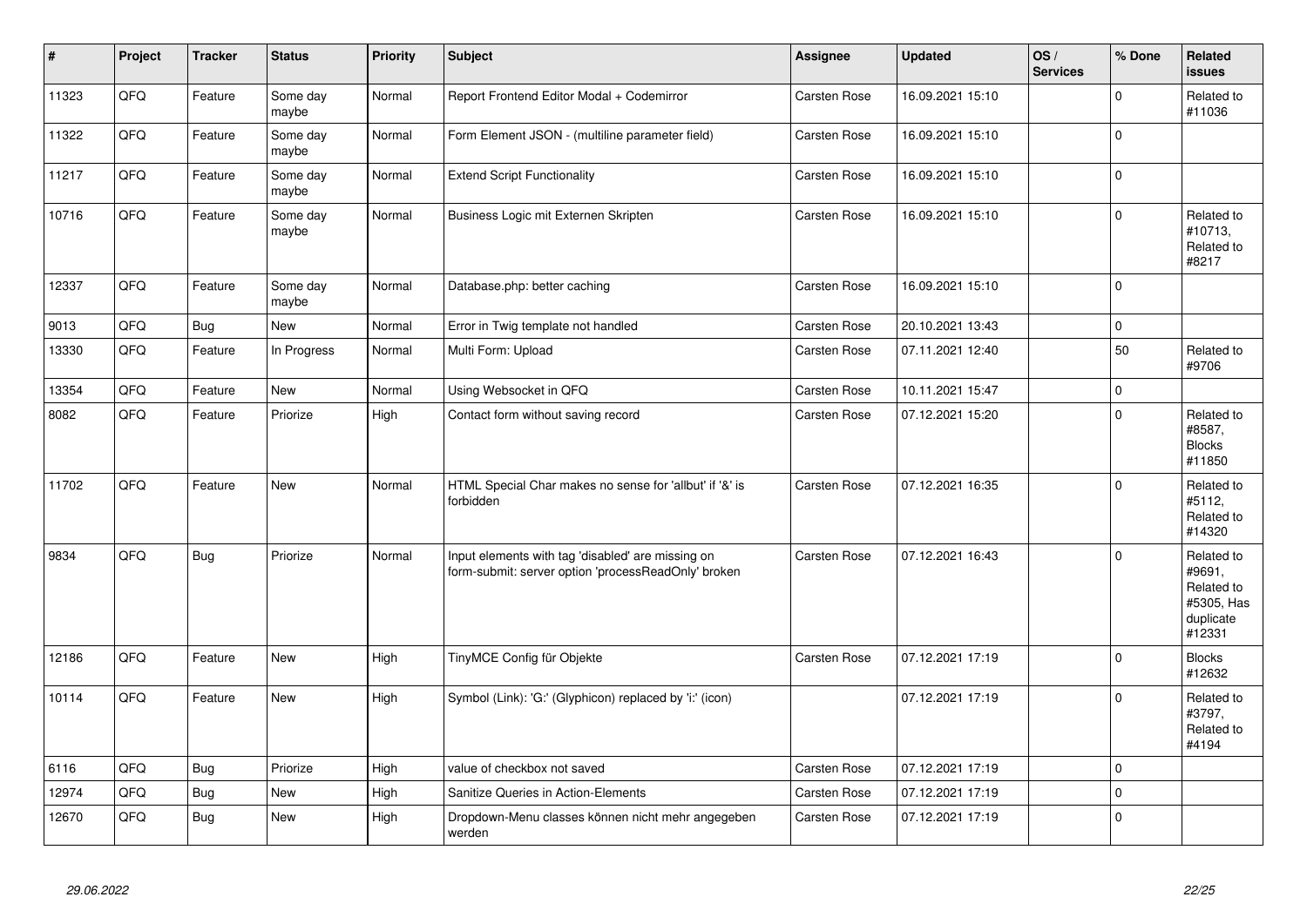| #     | Project | <b>Tracker</b> | <b>Status</b>              | <b>Priority</b> | <b>Subject</b>                                                                                                                        | Assignee            | <b>Updated</b>   | OS/<br><b>Services</b> | % Done       | Related<br><b>issues</b>                                             |
|-------|---------|----------------|----------------------------|-----------------|---------------------------------------------------------------------------------------------------------------------------------------|---------------------|------------------|------------------------|--------------|----------------------------------------------------------------------|
| 12532 | QFQ     | Feature        | <b>New</b>                 | High            | SIP-Parameter bei Seitenaufruf in Browser-Console anzeigen                                                                            | Carsten Rose        | 07.12.2021 17:19 |                        | $\Omega$     | Related to<br>#11893,<br>Related to<br>#14187                        |
| 12513 | QFQ     | Bug            | <b>New</b>                 | High            | Implement server side check of maxlength                                                                                              | <b>Carsten Rose</b> | 07.12.2021 17:19 |                        | $\mathbf 0$  |                                                                      |
| 12545 | QFQ     | Bug            | <b>New</b>                 | Urgent          | sql.log not created / updated                                                                                                         | <b>Carsten Rose</b> | 14.12.2021 16:02 |                        | $\mathbf 0$  |                                                                      |
| 12702 | QFQ     | <b>Bug</b>     | <b>New</b>                 | High            | templateGroup: broken in multiDb Setup                                                                                                | Carsten Rose        | 14.12.2021 16:02 |                        | $\Omega$     |                                                                      |
| 12544 | QFQ     | Feature        | New                        | High            | a) ' AS _link' new also as ' AS _format', b) sortierung via<br>'display: none;', c) '_format' benoeitgt nicht zwingend<br>u/U/p/m/z/d | Carsten Rose        | 14.12.2021 16:03 |                        | $\Omega$     |                                                                      |
| 12463 | QFQ     | Bug            | ToDo                       | High            | QFQ Function: 'function' and 'sql' on same level - output of<br>sal is shown two times.                                               | Carsten Rose        | 15.12.2021 16:31 |                        | $\Omega$     |                                                                      |
| 13566 | QFQ     | Feature        | Ready to sync<br>(develop) | Normal          | Delete config-example.gfg.php file                                                                                                    | <b>Carsten Rose</b> | 23.12.2021 09:25 |                        | $\Omega$     |                                                                      |
| 12327 | QFQ     | Bug            | <b>New</b>                 | Normal          | Copy to clipboard: Glyphicon can not be changed                                                                                       | Carsten Rose        | 27.12.2021 17:59 |                        | $\mathbf 0$  |                                                                      |
| 9135  | QFQ     | Feature        | Priorize                   | Normal          | Progress Bar generic / replace old hourglass download<br>popup                                                                        | Benjamin Baer       | 03.01.2022 07:43 |                        | $\Omega$     |                                                                      |
| 7965  | QFQ     | Feature        | Priorize                   | Normal          | Input type 'text' with visual format - currency                                                                                       | Benjamin Baer       | 03.01.2022 07:45 |                        | $\mathsf{O}$ |                                                                      |
| 4457  | QFQ     | Bug            | Priorize                   | Normal          | typeahead: pressing return to select an item, saves the form<br>and closes the form.                                                  | Benjamin Baer       | 03.01.2022 08:01 |                        | $\mathbf 0$  | Related to<br>#4398                                                  |
| 6566  | QFQ     | <b>Bug</b>     | Priorize                   | Normal          | Link Function 'delete': provided parameter missing on page<br>reload                                                                  | Benjamin Baer       | 03.01.2022 08:08 |                        | $\Omega$     |                                                                      |
| 2665  | QFQ     | <b>Bug</b>     | Priorize                   | Normal          | Dynamic Update funktioniert nicht, wenn beim<br>entsprechenden FormElement eine size angegeben ist.                                   | Benjamin Baer       | 03.01.2022 08:12 |                        | 30           |                                                                      |
| 6870  | QFQ     | Feature        | Priorize                   | Normal          | Click on '_link' triggers an API call                                                                                                 | Benjamin Baer       | 03.01.2022 08:25 |                        | $\mathbf 0$  |                                                                      |
| 12476 | QFQ     | Feature        | <b>New</b>                 | Normal          | clearMe: a) should trigger 'dirty', b) sticky on textarea resize                                                                      | Benjamin Baer       | 04.01.2022 08:40 |                        | $\Omega$     | Related to<br>#9528                                                  |
| 9789  | QFQ     | Bug            | In Progress                | High            | Record Lock: release to early on 'leave page'                                                                                         | <b>Carsten Rose</b> | 10.01.2022 09:25 |                        | 100          | Related to<br>#10081,<br>Related to<br>#9173,<br>Related to<br>#8702 |
| 13659 | QFQ     | Bug            | <b>New</b>                 | Normal          | wrong sanitize class applied to R-store                                                                                               | <b>Carsten Rose</b> | 15.01.2022 14:23 |                        | $\mathbf 0$  |                                                                      |
| 13706 | QFQ     | <b>Bug</b>     | <b>New</b>                 | Normal          | Wrong CheckType in FieldElement LastStatus of Form Cron                                                                               | <b>Carsten Rose</b> | 21.01.2022 18:20 |                        | $\mathbf 0$  |                                                                      |
| 4413  | QFQ     | Feature        | <b>New</b>                 | Normal          | fieldset: show/hidden, modeSql, dynamicUpdate                                                                                         | <b>Carsten Rose</b> | 09.02.2022 15:19 |                        | $\mathbf 0$  |                                                                      |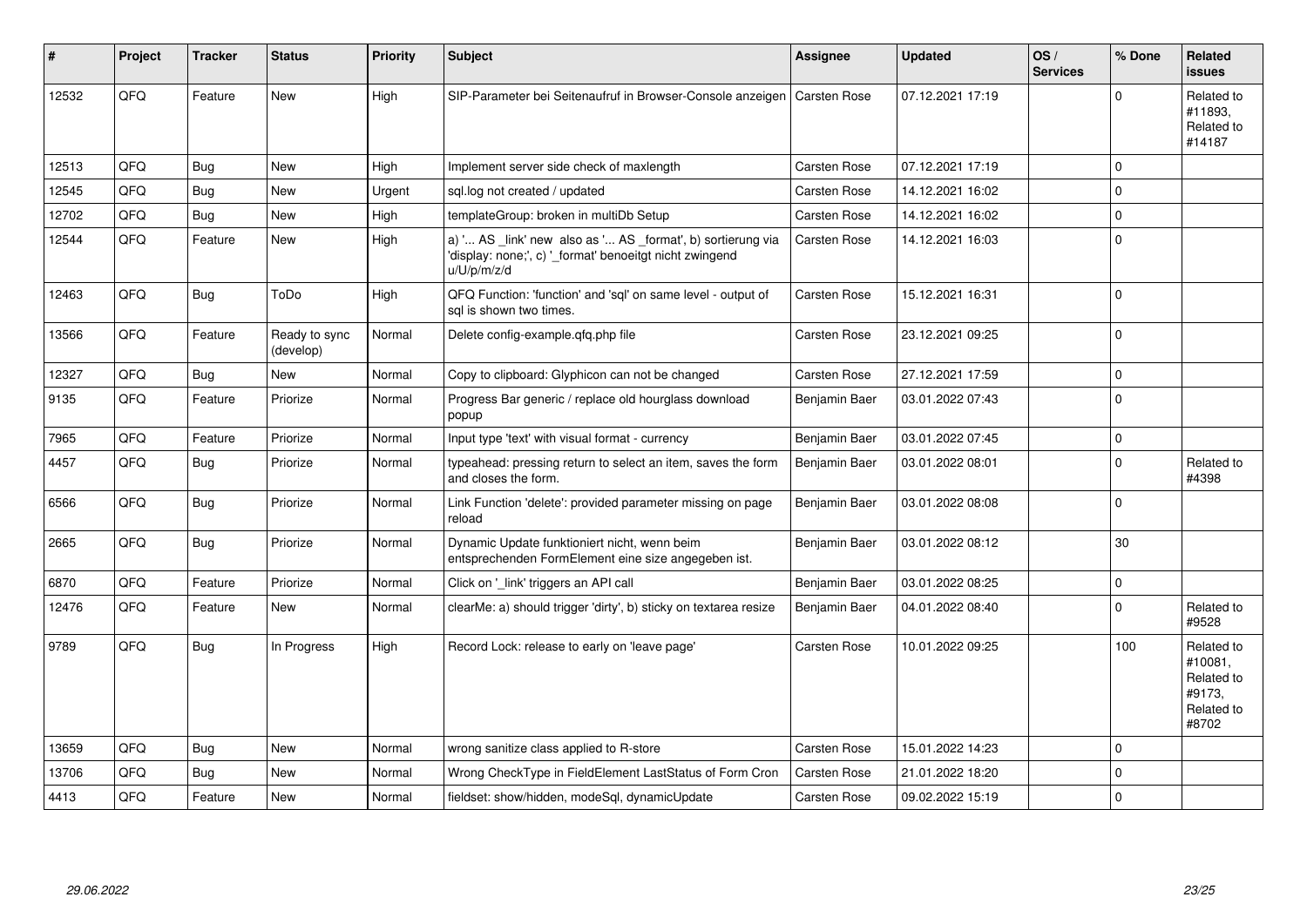| ∦     | Project | <b>Tracker</b> | <b>Status</b>     | <b>Priority</b> | <b>Subject</b>                                                                                                                                      | Assignee            | <b>Updated</b>   | OS/<br><b>Services</b> | % Done      | Related<br>issues                           |
|-------|---------|----------------|-------------------|-----------------|-----------------------------------------------------------------------------------------------------------------------------------------------------|---------------------|------------------|------------------------|-------------|---------------------------------------------|
| 5894  | QFQ     | Feature        | Feedback          | Normal          | Typeahead in Report: show/hide rows dynamically                                                                                                     | Carsten Rose        | 18.02.2022 08:50 |                        | $\Omega$    | Related to<br>#5893,<br>Related to<br>#5885 |
| 12395 | QFQ     | <b>Bug</b>     | ToDo              | High            | QFQ Function: Result two times shown                                                                                                                | <b>Carsten Rose</b> | 18.02.2022 08:59 |                        | $\mathbf 0$ |                                             |
| 5548  | QFQ     | Feature        | Some day<br>maybe | Normal          | 801 Textfiles/Scriptfiles als Thumbnail                                                                                                             | Carsten Rose        | 07.03.2022 16:26 |                        | 0           |                                             |
| 13843 | QFQ     | Feature        | New               | Normal          | Create JWT via QFQ                                                                                                                                  | <b>Carsten Rose</b> | 19.03.2022 17:42 |                        | $\mathbf 0$ |                                             |
| 13841 | QFQ     | Feature        | <b>New</b>        | Normal          | Create PDF via iText - evaluate                                                                                                                     | Carsten Rose        | 19.03.2022 17:42 |                        | $\mathbf 0$ |                                             |
| 13757 | QFQ     | Feature        | New               | High            | QR / Bar-Code Plugin                                                                                                                                | Enis Nuredini       | 19.03.2022 17:43 |                        | $\mathbf 0$ |                                             |
| 13700 | QFQ     | Feature        | New               | Normal          | Redesign qfq.io Seite                                                                                                                               | Carsten Rose        | 19.03.2022 17:43 |                        | $\mathbf 0$ |                                             |
| 13647 | QFQ     | Bug            | New               | Normal          | Autofocus funktioniert nicht auf Chrome                                                                                                             | Benjamin Baer       | 19.03.2022 17:44 |                        | $\mathbf 0$ |                                             |
| 13592 | QFQ     | Bug            | New               | Normal          | QFQ Build Queue: das vergeben von Tags klappt nicht. Es<br>werden keine Releases gebaut.                                                            | <b>Carsten Rose</b> | 19.03.2022 17:45 |                        | $\Omega$    |                                             |
| 13528 | QFQ     | <b>Bug</b>     | <b>New</b>        | Normal          | qfq.io > releases: es wird kein neues Release angelegt                                                                                              | Benjamin Baer       | 19.03.2022 17:46 |                        | $\mathbf 0$ |                                             |
| 13467 | QFQ     | Feature        | New               | Normal          | ChangeLog Generator                                                                                                                                 | <b>Carsten Rose</b> | 19.03.2022 17:46 |                        | 0           | Related to<br>#11460                        |
| 13460 | QFQ     | Bug            | New               | Normal          | Doc: Password set/reset  password should not processed<br>with 'html encode'                                                                        | <b>Carsten Rose</b> | 19.03.2022 17:46 |                        | $\Omega$    |                                             |
| 13332 | QFQ     | Bug            | New               | Normal          | Multi Form: Required Felder werden visuell nicht markiert.                                                                                          | Carsten Rose        | 19.03.2022 17:47 |                        | $\mathbf 0$ |                                             |
| 13331 | QFQ     | Bug            | <b>New</b>        | Normal          | Multi Form: Clear Icon misplaced                                                                                                                    | Carsten Rose        | 19.03.2022 17:47 |                        | $\mathbf 0$ |                                             |
| 12716 | QFQ     | Bug            | New               | Normal          | template group: Pattern only applied to first instance                                                                                              | Carsten Rose        | 19.03.2022 17:47 |                        | 0           |                                             |
| 12664 | QFQ     | Feature        | New               | Normal          | TinyMCE: report/remove malicous HTML/JS Code                                                                                                        | Carsten Rose        | 19.03.2022 17:47 |                        | $\mathbf 0$ | Related to<br>#14320                        |
| 12603 | QFQ     | Feature        | New               | Normal          | Dropdown (Select), Radio, checkbox:<br>itemListAlways={{!SELECT key, value}}                                                                        | Carsten Rose        | 19.03.2022 17:47 |                        | $\Omega$    |                                             |
| 12581 | QFQ     | Bug            | New               | Normal          | Form.forward=close: Record 'new' in new browser tab > save<br>(& close) >> Form is not reloaded with new created record id<br>and stays in mode=new | <b>Carsten Rose</b> | 19.03.2022 17:48 |                        | 0           |                                             |
| 12520 | QFQ     | Bug            | New               | Normal          | Switch FE User: still active even FE User session expired                                                                                           | Carsten Rose        | 19.03.2022 17:48 |                        | $\mathbf 0$ |                                             |
| 12508 | QFQ     | <b>Bug</b>     | In Progress       | High            | qfq Form: sendMail                                                                                                                                  | Karin Niffeler      | 19.03.2022 17:48 |                        | $\mathbf 0$ |                                             |
| 12512 | QFQ     | <b>Bug</b>     | New               | Normal          | Some MySQL Installation can't use 'stored procedures'                                                                                               | Carsten Rose        | 19.03.2022 17:48 |                        | 0           |                                             |
| 12546 | QFQ     | <b>Bug</b>     | Feedback          | Normal          | Branch 'Development' - Unit Tests mit dirty workaround<br>angepasst                                                                                 | Carsten Rose        | 19.03.2022 17:48 |                        | 0           |                                             |
| 12556 | QFQ     | Feature        | New               | Normal          | Pills Title: colored = static or dynamic on allrequiredgiven                                                                                        | Benjamin Baer       | 19.03.2022 17:49 |                        | 0           |                                             |
| 12714 | QFQ     | <b>Bug</b>     | New               | Normal          | Conversion of GIF to PDF broken when GIF contains Alpha.                                                                                            | Carsten Rose        | 19.03.2022 17:49 |                        | 0           |                                             |
| 5366  | QFQ     | Feature        | Priorize          | Normal          | Saving with keyboard shortcuts                                                                                                                      | Benjamin Baer       | 21.03.2022 09:47 |                        | 0           |                                             |